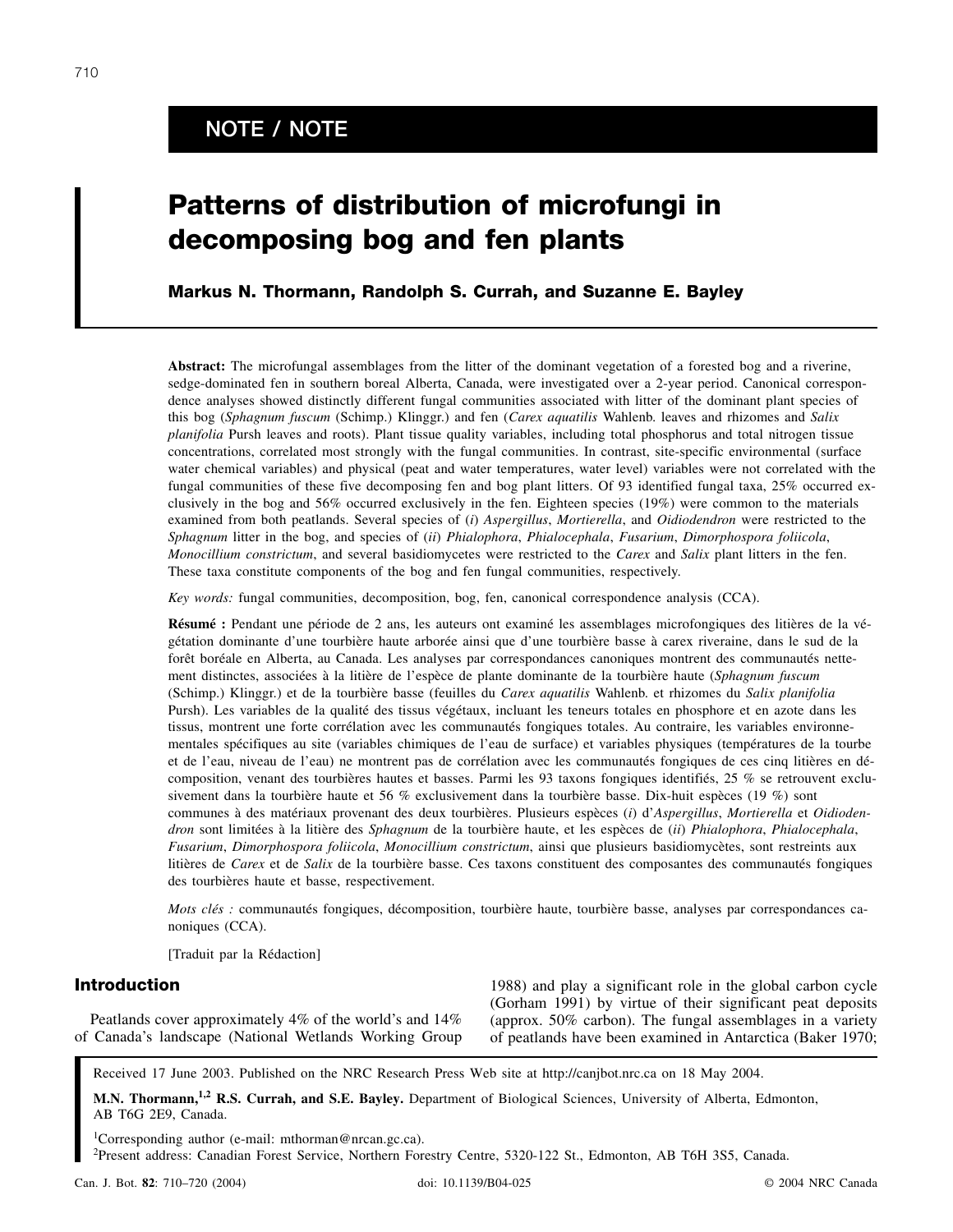Wynn-Williams 1980), Asia (Hiroki and Watanabe 1996), Australia (McLennan and Ducker 1954; Thrower 1954), Europe (Latter et al. 1967; Dooley and Dickinson 1971; Dal Vesco 1974–1975; Nilsson et al. 1992), and North America (Christensen and Whittingham 1965; Christensen and Cook 1970; Williams and Crawford 1983*a*; Thormann et al. 2003). These studies have investigated the fungal assemblages of hummocks and hollows of bogs, fens, swamps, moors, muskeg, and anthropogenically altered wetlands. Christensen and Cook (1970), Williams and Crawford (1983*a*, 1983*b*), Hiroki and Watanabe (1996), and Fisher et al. (1998) examined physiological traits of microbial communities (bacteria and fungi) in peat. The fungal assemblages of specific peatland plant species throughout the process of decomposition have rarely been investigated (e.g., Thormann et al. 2003). Christensen and Cook (1970) and Nilsson et al. (1992) examined the fungal assemblages of peat at different depths, a proxy for different stages of the decomposition process of peat; however, the age and degree of decomposition of peat samples were not reported in their studies.

Despite the abundance of peatlands in Canada, only two studies have investigated the fungal communities of Canadian peatlands (Christensen and Cook 1970; Thormann et al. 2003), both incidentally in Alberta in western continental Canada. Clearly, additional studies are needed, given the importance of fungi to peatland biogeochemical processes (Thormann et al. 2001*b*) and the prevalence of peatlands in Canada (National Wetlands Working Group 1988). This is especially true when considering the potential impacts of rising atmospheric temperatures on peatlands (Gorham 1991) and their fungal communities under a global warming scenario. Changes in the fungal communities of peatlands may result in different enzymatic profiles of the fungal communities and thus could have profound effects on ecosystem processes, including decomposition, nutrient cycling, and plant production dynamics.

The objectives of the present study were to isolate and identify filamentous microfungi from decomposing bog and fen plants in southern boreal Alberta, Canada, and to determine if environmental variables influenced the composition of their assemblages. *Sphagnum fuscum* (Schimp.) Klinggr. plants from a bog and *Carex aquatilis* Wahlenb. leaves and rhizomes and *Salix planifolia* Pursh leaves and roots from a fen were selected because of their significant contribution to the total net primary production (Szumigalski and Bayley 1997; Thormann and Bayley 1997*a*) and accumulation of peat in peatlands of western continental Canada (Kuhry and Vitt 1996; Thormann et al. 1999*a*). *Carex* accounts for nearly 100% of the total aboveground plant production in the fen interior (Thormann and Bayley 1997*b*), and *Salix* predominates the plant community of the fen margin (M.N. Thormann, personal observation). *Sphagnum* accounts for 55% of the total aboveground plant production in Alberta bogs (see Thormann and Bayley 1997*b*), hence *Sphagnum* spp. are the dominant plants in this wetland class. Consequently, peat in both peatlands consists primarily of remains of these plant species (M.N. Thormann, personal observation). The two peatlands of the present study are representative of many peatlands in western continental Canada with respect to their plant community composition and surface water chemical and physical characteristics (e.g., Vitt 1994). We hypothesized that the fungal assemblages associated with litters of the dominant bog and fen plants would differ significantly because of the differing quality of the plant tissues examined (Thormann et al. 2001*a*), as well as significantly different pH and alkalinity-related variables and different water levels between bogs and fens (Vitt 1994; Szumigalski and Bayley 1997; Thormann et al. 2001*a*).

This paper focuses on components of the bog and fen microfungal assemblages based on the microfungi we isolated from selected plant remains.

# **Materials and methods**

#### **Study area and site descriptions**

The riverine sedge fen (54°28′N, 113°18′W) and Perryvale bog (54°28′N, 113°16′W) lie within the Subhumid Low Boreal ecoclimatic region of Canada (Ecoregions Working Group 1989). The fen is dominated by *Carex aquatilis*, *Carex lasiocarpa* Ehrh., and *Salix planifolia*. The bryophyte stratum is discontinuous and consists primarily of *Brachythecium mildeanum* (Schimp.) Schimp. ex Milde. The bog is dominated by *Sphagnum fuscum*, *Picea mariana* (Mill.) BSP., and members of the Ericaceae. Vegetation composition, surface water chemistry, and physical parameters of both sites are provided in more detail in Thormann et al. (1999*b*, 2001*a*).

#### **Isolation of microfungi from decomposing plant tissues**

Plant material was collected in the bog (*Sphagnum fuscum* plants, upper 30 mm) and fen (*Carex aquatilis* leaves, upper 100 mm; *Carex aquatilis* rhizomes, 100-mm segments; *Salix planifolia* leaves, entire; *Salix planifolia* roots, 100-mm terminal segments) in early September 1997. We collected only senesced or dead leaves (yellow to pale brown in colour, from *Carex* and *Salix*) and rhizomes (soft and dark brown to black in colour, from *Carex*). The *Salix* root material consisted of a mixture of fine roots and roots with secondary growth (all with a diameter of 2 mm or less). *Sphagnum* material consisted of the stems, branches, all associated leaves, and the capitulum of apparently healthy plants. This plant material was used in a 2-year decomposition study, which was initiated in mid-September 1997. Briefly, between five and eight individual, randomly selected segments of each plant tissue were placed separately into each of 18 decomposition bags. Therefore, a total of 90 decomposition bags were deployed in both peatlands. These bags were placed horizontally approximately 20–50 mm below (bryophyte, root, and rhizome tissues) or on top of the peat surface (both leaf tissues) to mimic natural conditions of decomposition for these plant tissues. Sets of triplicate decomposition bags were retrieved after 20 and 50 d in 1997, after 250 and 365 d in May and September 1998, and after 456 and 730 d in May and September 1999. Day 0 samples represented "undecomposed" plant litters.

Microfungi were isolated from plant tissues at various stages of decomposition  $(t = 0-730 \text{ d})$ ; see previous paragraph). The decomposed plant tissues were cleaned and cut into 10 smaller segments. These were surface sterilized for 5 min in 10% hydrogen peroxide and washed repeatedly with sterile distilled water prior to placing them on four media selected for the isolation of a broad spectrum of filamen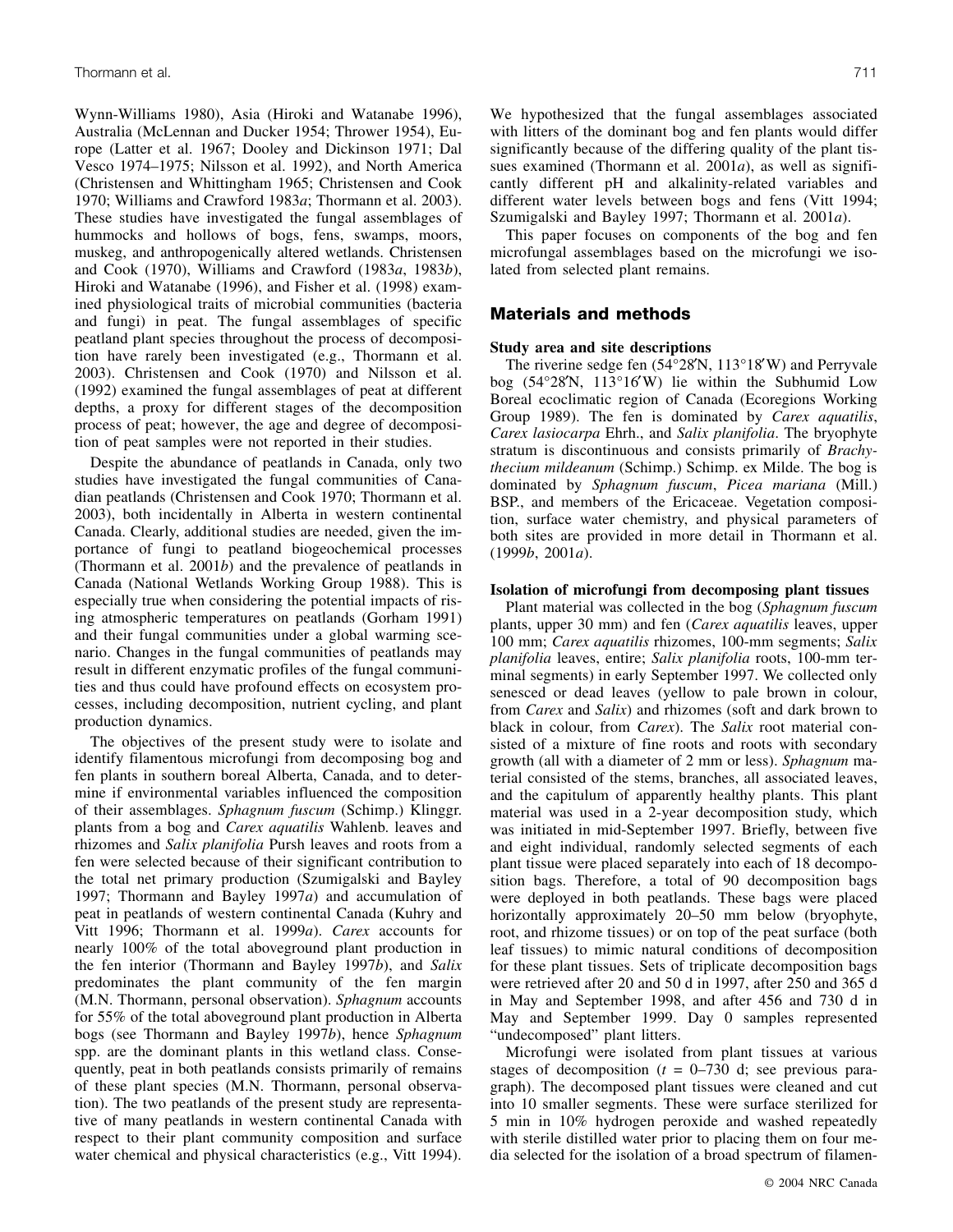tous microfungi. These were potato dextrose agar (PDA; 39.0 g potato dextrose agar (Difco Laboratories, Detroit, Michigan), 1.0 L distilled water), PDA with rose bengal (0.03%), PDA with benomyl (0.0002%), and Mycobiotic agar® (containing cycloheximide, 35.6 g Mycobiotic agar (Difco), 1.0 L distilled water). Plates were incubated at room temperature (approx. 23  $^{\circ}$ C) in the dark, and emerging fungi were subcultured onto malt extract agar (15.0 g malt extract (Difco), 20.0 g agar (Difco), 1.0 L distilled water) for subsequent manipulation and maintenance. Plates were examined for emerging hyphae daily for the first 2 weeks, weekly for the following 6 months, and monthly for the following 2 years of incubation to maximize the isolation of different microfungi. Microfungi were identified using a combination of morphological and physiological characters.

Only fungi that produced distinctive diagnostic colony and morphological characters were enumerated in the present investigation. Nonsporulating and nondescript fungi represented less than 15% of all isolates and, along with chytridiomycetes and yeasts, were excluded from the present study. Isolation frequencies for all fungal taxa were determined by expressing the number of isolates of each taxon as a percentage of the total number of isolates obtained from the respective plant tissue (Table A1). More detailed descriptions of the decomposition study and microfungal isolation and identification approaches are provided in Thormann et al. (2003).

#### **Statistical analyses**

Canonical correspondence analysis (CCA) of the bog and fen plant tissues was done using CANOCO (ter Braak 1992). This analysis ordinates communities and environmental variables, such that the relative position of the communities reflect their similarity and (or) dissimilarity, and the environmental variables are represented by vectors overlying the positions of the individual communities. The relative significance of the vectors is indicated by their length and direction from the axes origin. Variables included in the analyses were (*i*) plant tissues, (*ii*) length of time deployed in the field, (*iii*) surface water chemistry (nitrate, ammonium, total dissolved nitrogen, soluble reactive phosphorus, total dissolved phosphorus, total phosphorus, pH, conductivity, alkalinity, bicarbonate, dissolved organic carbon, calcium, and potassium), (*iv*) plant tissue quality (total carbon [TC], total nitrogen [TN], total phosphorus [TP], and TC/TN quotients), and (*v*) physical variables (peat temperature, water temperature, depth of the acrotelm (oxygenated peat horizon)) (Thormann et al. 1999*b*; 2001*a*). Pearson's correlation coefficients among all variables and the first and second CCA axes were generated from the ordinations. Ordination vectors were multiplied by 5 for a clearer representation in the biplot.

Differences in tissue quality variables between the bog and fen were analyzed using Student's *t* tests. Tissue quality data are presented as means  $\pm$  SE.

# **Results and discussion**

## **Differences in the fungal assemblages in the bog and fen litters**

Substantially different microfungi were associated with

the decomposing plant tissues in the bog and fen. We identified 41 different microfungi from *Sphagnum fuscum*. In the fen, decomposing *Carex aquatilis* leaves and rhizomes yielded 33 and 30 taxa, respectively, while 33 and 34 microfungal taxa were isolated from decomposing *Salix planifolia* leaves and roots, respectively (Table A1). Overall, a total of 93 different fungal taxa were identified from the decomposing bog (one litter type, 41 different taxa) and fen (four litter types, 71 different taxa) plant litters. Twenty-three taxa were specific to the *Sphagnum* litter, and 52 taxa were specific to the *Carex* and *Salix* litters, with an overlap of 18 species between the single bog and at least one of the four fen litters (Table A1). Isolation frequencies of microfungal taxa from all five litters were similar, with few taxa occurring frequently (isolation frequencies of greater than 5%, 10%–21% of all isolates) and most occurring infrequently (isolation frequencies of less than 5%, 79%–90% of all isolates; Table A1).

Mitosporic ascomycetes (reproducing asexually only, but with putative ascomycete affinities) dominated the microfungal assemblages of the *Carex* and *Salix* litters, constituting a mean of 95% of all isolates. Zygomycetes were isolated more frequently from the *Sphagnum* litter (49% of bog isolates vs. mean of 13% of fen isolates), where their occurrence was similar to that of the mitosporic ascomycetes (50%). Basidiomycetes, and ascomycetes that formed ascomata (sexual fruiting structures) in culture, were recovered infrequently in both peatlands  $(0\%-15.3\%)$  isolation frequency), but were more prominently isolated from the *Carex* and *Salix* litters (means of 1.1% and 15.3% vs. 0.5% and 0.0% for ascomycetes and basidiomycetes in the four fen and one bog litters, respectively). Isolation frequencies of the five most common fungal taxa ranged from 3.2% to 14.3% in the fen (*Phialocephala dimorphospora* Kendrick and *Phialophora* cf. *alba*, respectively) and from 6.0% to 13.5% in the bog (*Mortierella minutissima* van Tieghem and *Mucor hiemalis* Wehmer, respectively; Table 1). Species of *Trichoderma* were common in all five plant litters and represented between 0.6% and 12.1% of all isolates depending on litter type and *Trichoderma* species (mean of 3.6% for all *Trichoderma* spp. of the five litter types; Table A1). Similarly, *Mucor hiemalis* was one of the five most common species in four of the five plant litters and represented between 4.1% and 17.1% of all isolates (mean of 10.5% for the five litter types; Table A1). Isolation frequencies of all fungal species from each plant litter are presented in Table A1.

Several studies have investigated the fungal assemblages of peatlands in the past (McLennan and Ducker 1954; Thrower 1954; Christensen and Whittingham 1965; Latter et al. 1967; Dooley and Dickinson 1971; Dal Vesco 1974– 1975; Nilsson et al. 1992). However, none of these studies investigated the fungi specifically associated with plants whose remains constitute the bulk of the accumulated peat. An examination of their microfungal communities reveals a similar preponderance of species of *Penicillium*, *Trichoderma*, and *Mucor*. Comparing species lists from previous studies to that of the present study, there is an overlap of 11%–23%, suggesting that some microfungal species are isolated consistently from peatlands around the world. These species may be tolerant of low pH, low temperatures, and water-logged soil conditions. Furthermore, they may be able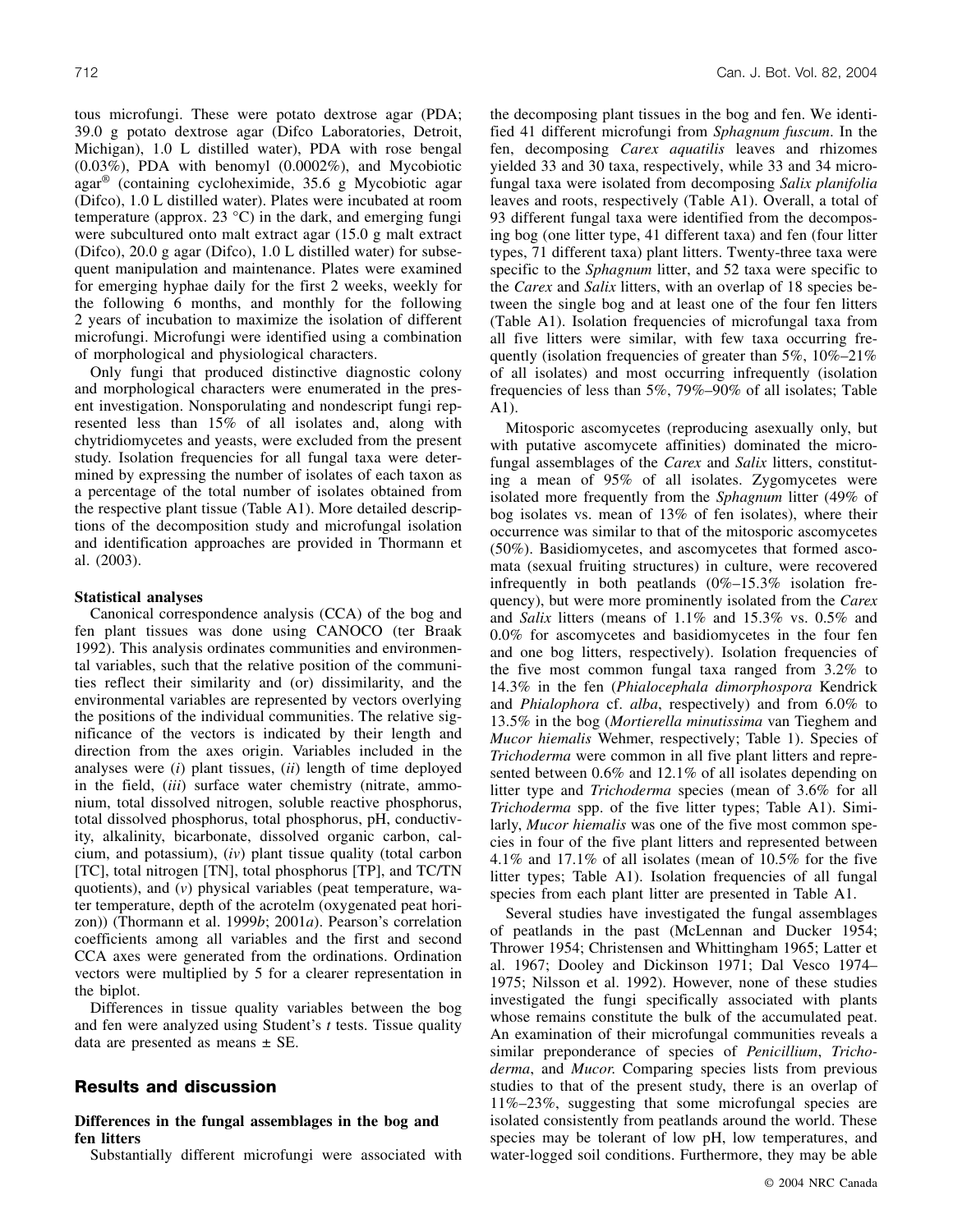| Peatland classes                      | Microfungal taxa            | Isolation<br>frequencies $(\% )$ |
|---------------------------------------|-----------------------------|----------------------------------|
| Bog (Sphagnum)                        | Mucor hiemalis              | 13.5                             |
|                                       | Penicillium thomii          | 10.0                             |
|                                       | Mortierella elongata        | 8.5                              |
|                                       | Trichoderma viride          | 6.5                              |
|                                       | Mortierella minutissima     | 6.0                              |
| Fen ( <i>Carex</i> and <i>Salix</i> ) | Phialophora cf. alba        | $14.3(0.7-45.5)$                 |
|                                       | Mucor hiemalis              | $9.7(4.1-17.1)$                  |
|                                       | Trichoderma viride          | $5.9(1.6-12.1)$                  |
|                                       | Phialophora alba            | $7.7(3.3-11.4)$                  |
|                                       | Phialocephala dimorphospora | $3.2(0.0-8.9)$                   |

**Table 1.** Isolation frequencies of the five most commonly isolated filamentous microfungi from different litter types at two peatlands in southern boreal Alberta, Canada.

Note: Isolation frequencies represent the sum of individual isolation frequencies from each of the

seven sampling dates (0–730 d decomposition; see the Table A1 for raw data) for each of the taxa. Fen

frequencies represent means based on the four fen litter types (ranges).

to decompose relatively undecomposed plant materials (Christensen and Whittingham 1965), although an analysis of the physiological profiles of fungi from decomposing *Sphagnum fuscum* indicated a generally broad spectrum of enzymatic abilities, enabling them to utilize such carbon sources as pectin, cellulose, gelatin, and starch (Thormann et al. 2001*b*). However, these fungal assemblages had a limited ability to utilize complex polyphenolic polymers, including tannic acid (Thormann et al. 2001*b*), which constitute a significant portion of peat (Turetsky et al. 2000).

Dooley and Dickinson (1971) recognized two distinct fungal communities in naturally revegetated and bare, cut-away peat: a "cosmopolitan" community and an "indigenous" community. Their cosmopolitan community consisted of species common to soils around the world, including species of *Penicillium*, *Trichoderma*, and *Mortierella*. In contrast, *Oidiodendron griseum* Robak, *Phialophora* sp., and *Torulomyces lagena* Delitsch were some of Dooley and Dickinson's (1971) indigenous fungi, which were restricted to specific soil types. Their classification was based on previous records of those fungi. While their use of the terms "indigenous" and "cosmopolitan" was useful to indicate the pattern of specificity they observed, out of context they are problematic, especially in light of the large variation of peat chemistry and peat composition among different peatland classes. In the present study, distinct communities were identified, with fungi originating exclusively from decomposing *Sphagnum fuscum* in the bog as part of the bog fungal community and those from decomposing *Carex aquatilis* leaves and rhizomes and *Salix planifolia* leaves and roots as part of the fen fungal community. For example, several species of *Oidiodendron* and *Mortierella* occurred exclusively in the bog litter, while species of *Phialophora* and *Phialocephala*, *Monocillium constrictum* W. Gams, and *Dimorphospora foliicola* Tubaki were isolated exclusively from the fen litters. Several species of *Trichoderma* and *Penicillium*, as well as *Mucor hiemalis*, occurred in both peatlands and represent part of the shared fungal community (Table 2).

#### **Variables correlating with the microfungal assemblages of the bog and fen litters**

A clear separation of the microfungal assemblages of the

bog (*Sphagnum*) and fen (*Carex* and *Salix*) plant litters was apparent along axis 1 (Fig. 1). CCA revealed that the *Sphagnum* fungal assemblages showed a strong correlation with the TC/TN quotient. The *Sphagnum* litter had a significantly higher TC/TN quotient than the *Carex* and *Salix* litters (68 ± 10 vs.  $36 \pm 19$  in the bog and fen, respectively;  $p < 0.05$ ). In contrast, the *Carex* and *Salix* fungal assemblages were more influenced by TN and TP tissue nutrient concentrations (Fig. 1). The *Carex* and *Salix* litters were significantly richer in TN (fen:  $16.3 \pm 6.5$  mg·g<sup>-1</sup>; bog:  $6.9 \pm 1.1$  mg·g<sup>-1</sup>;  $p <$ 0.05) and TP (fen:  $1.40 \pm 1.03$  mg·g<sup>-1</sup>; bog:  $0.44 \pm 1.03$ 0.22 mg·g<sup>-1</sup>;  $p < 0.05$ ) tissue concentrations than the *Sphagnum* tissue. Plant tissue quality variables were the only variables that correlated significantly with axes 1 and 2 (Table 3).

The occurrence of specific fungi in peatlands versus other ecosystems has been attributed most often to pH, water logging, and temperature (Christensen and Whittingham 1965; Latter et al. 1967; Nilsson et al. 1992). None of these environmental variables accounted for the variation of the fungal assemblages of these two peatlands (Fig. 1), despite significant differences in 12 of 17 surface water chemical and physical variables between these two sites, including water levels and pH (Thormann et al. 2001*a*). Instead, plant tissue quality variables significantly correlated with axes 1 and 2 (Table 3) and separated the fungal assemblages of the bog and fen litters (Fig. 1). Our results are similar to those of Pugh and Mulder (1971), who determined that the distribution of some fungi in their *Typha latifolia* L. tissue was affected by the nutrient status of the plant tissues at various stages of decay.

To our knowledge, this is the first attempt to identify the components of microfungal communities of different peatlands using the litter of the dominant plant species. Our results show that the microfungal communities associated with the decomposing dominant plant species in this bog and fen differ substantially, thereby supporting our hypothesis. However, we cannot separate the bog and fen from a mycological perspective with our data, since we examined only a small selection of plants from both sites. An impediment of this type of study is the general lack of common dominant plant species in bogs and fens due to the significantly different hy-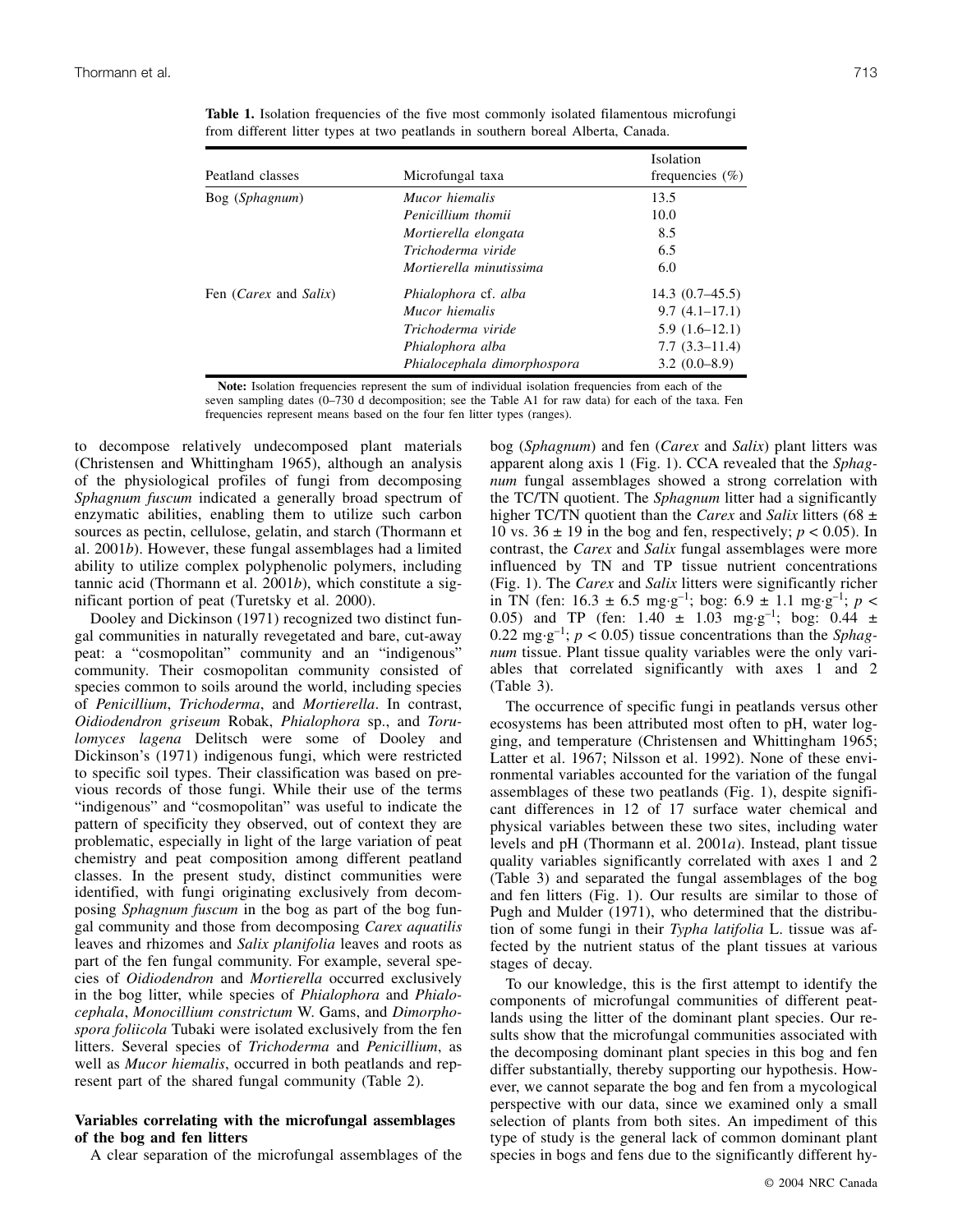| Bog assemblage                   |                         | Fen assemblage               |
|----------------------------------|-------------------------|------------------------------|
| <i>(Sphagnum)</i>                | Shared assemblage       | (Carex and Salix)            |
| Aspergillus niger                | Botrytis cinerea        | Aureobasidium pullulans      |
| Aspergillus versicolor           | Cladosporium herbarum   | Basidiomycete spp. 2-8       |
| Mortierella horticola            | Mortierella elongata    | Cladosporium cladosporioides |
| Mortierella ramanniana           | Mortierella isabellina  | Dimorphospora foliicola      |
| Mortierella renispora            | Mucor hiemalis          | Monocillium constrictum      |
| Oidiodendron maius               | Penicillium funiculosum | Phialocephala dimorphospora  |
| Oidiodendron scytaloides         | Penicillium thomii      | Phialocephala fortinii       |
| Penicillium montanense           | Trichoderma harzianum   | Phialophora alba             |
| Pochonia bulbillosa <sup>a</sup> | Trichoderma koningii    | Phialophora cf. alba         |
| Verticillium psalliotae          | Trichoderma viride      | Verticillium balanoides      |

**Table 2.** Microfungal assemblages associated with the dominant litters at two peatlands in southern boreal Alberta, Canada.

**Note:** Only the 10 most frequently isolated fungal taxa for each assemblage are listed. *<sup>a</sup>* Previously reported as *Acremonium* cf. *curvulum* in Thormann et al. (2001*b*, 2003).

**Fig. 1.** Canonical correspondence analyses of microfungal assemblages in two peatlands in southern boreal Alberta, Canada. Symbols represent microfungal taxa isolated from the decomposing bog (*Sphagnum fuscum* plants) and fen (*Carex aquatilis* leaves and rhizomes and *Salix planifolia* leaves and roots) plant tissues. Each symbol represents an individual fungal taxon; however, two or more taxa may occupy the same position on the biplot and may appear as a single symbol. Ellipses group most of the microfungal taxa that comprise



drological and surface water chemical and physical characteristics of bogs and fens (e.g., Vitt 1994). Hence, direct comparisons of microfungal communities from the same dominant plant species (living and decomposing) from a bog and fen is unlikely. Additional living and decomposing above- and below-ground plant tissues and more peatlands need to be investigated to obtain a clearer picture of the distributional differences associated with microfungi in these two distinctive peatland classes. The inclusion of chytridiomycetes, conspicuous epigeous sporocarp-forming fungi, yeasts, and nonsporulating and nondescript microfungal taxa may elucidate peatland class differences from a mycological perspective.

## **Acknowledgements**

We thank Trevor Lumley and Richard Summerbell for assistance with the identification of some microfungi and Colleen Prather for assistance with the CCA analysis. Comments from two anonymous reviewers and the associate editor improved this paper, and their efforts were greatly appreciated. Funding for this project was provided by Natu-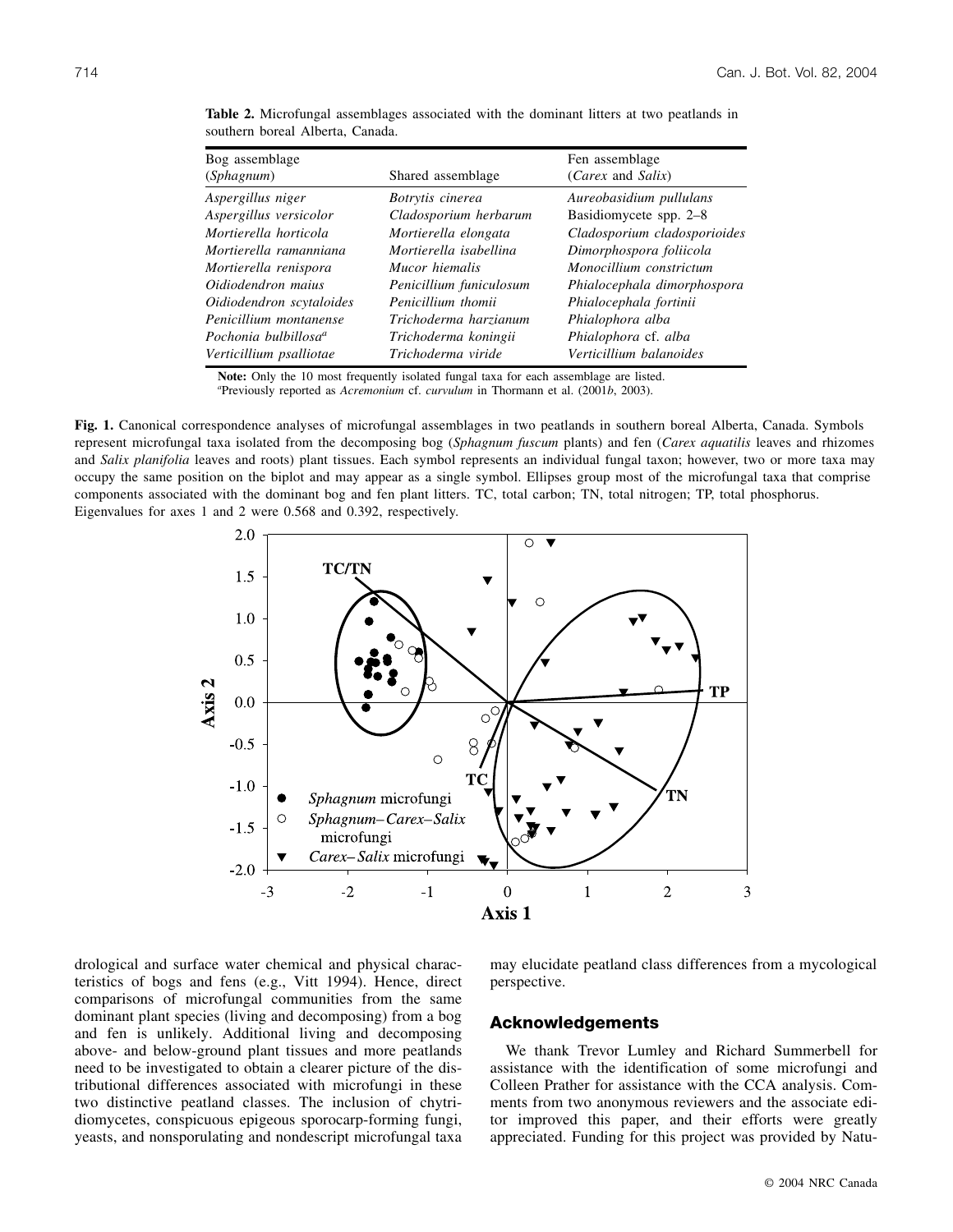**Table 3.** Pearson's correlation coefficients among the canonical correspondence axes and plant tissue quality variables of (*i*) decomposing *Sphagnum fuscum* from the Perryvale bog and (*ii*) *Carex aquatilis* leaves and rhizomes and *Salix planifolia* leaves and roots from the riverine sedge fen in Alberta, Canada.

|        | Axis 1     | Axis 2   | TС       | TN          | <b>TC/TN</b> | TP |
|--------|------------|----------|----------|-------------|--------------|----|
| Axis 1 |            |          |          |             |              |    |
| Axis 2 |            |          |          |             |              |    |
| TC     | $-0.122$   | $-0.286$ |          |             |              |    |
| TN     | $0.698**$  | $-0.053$ | 0.263    |             |              |    |
| TC/TN  | $-0.707**$ | $0.539*$ | $-0.251$ | $-0.939***$ |              |    |
| TP     | $0.919***$ | 0.382    | $-0.21$  | $0.754**$   | $-0.723**$   |    |

**Note:** TC, total carbon; TN, total nitrogen; TC/TN, total carbon to total nitrogen quotient; TP, total phosphorus. \**p* < 0.05; \*\**p* < 0.01; \*\*\**p* < 0.001.

ral Sciences and Engineering Research Council of Canada (NSERC) grants to R.S.C. and S.E.B., and a Canadian Circumpolar Research Institute (C/BAR) research grant, a Challenge Grants in Biodiversity (jointly sponsored by the University of Alberta and the Alberta Conservation Association) research grant, three Society of Wetland Scientists research grants, and a Killam Memorial Scholarship research grant to M.N.T.

## **References**

- Baker, J.H. 1970. Quantitative study of yeasts and bacteria in a Signy Island peat. Br. Antarct. Surv. Bull. **23**: 51–55.
- Christensen, P.J., and Cook, F.D. 1970. The microbiology of Alberta muskeg. Can. J. Soil Sci. **50**: 171–178.
- Christensen, M., and Whittingham, W.F. 1965. The soil microfungi in open bogs and conifer swamps in Wisconsin. Mycologia, **57**: 882–896.
- Dal Vesco, G. 1974–1975. Funghi del suolo di un pianoro acquitrinosa in valle di cogne (Aosta). Allionia, **20**: 81–92. [In Italian.]
- Dooley, M., and Dickinson, C.H. 1971. The ecology of fungi in peat. Ir. J. Agric. Res. **10**: 195–206.
- Ecoregions Working Group. 1989. Ecoclimatic regions of Canada, first approximation. Canada Committee on Ecological Land Classification, Ecological Land Series No. 23, Sustainable Development Branch, Canadian Wildlife Service, Conservation and Protection, Environment Canada, Ottawa, Ont.
- Fisher, M.M., Graham, J.M., and Graham, L.E. 1998. Bacterial abundance and activity across sites within two northern Wisconsin *Sphagnum* bogs. Microb. Ecol. **36**: 259–269.
- Gorham, E. 1991. Northern peatlands: role in the carbon cycle and probable responses to climatic warming. Ecol. Appl. **1**: 182– 195.
- Hiroki, M., and Watanabe, M.M. 1996. Microbial community and rate of cellulose decomposition in peat soils in a mire. Soil Sci. Plant Nutr. **42**: 893–903.
- Kuhry, P., and Vitt, D.H. 1996. Fossil carbon/nitrogen ratios as a measure of peat decomposition. Ecology, **77**: 271–275.
- Latter, P.M., Cragg, J.B., and Heal, O.W. 1967. Comparative studies on the microbiology of four moorland soils in the northern Pennines. J. Ecol. **55**: 445–464.
- McLennan, E.I., and Ducker, S.C. 1954. The ecology of the soil fungi of an Australian heathland. Aust. J. Bot. **2**: 220–245.
- National Wetlands Working Group. 1988. Wetlands of Canada. Ecological Land Classification Series No. 24, Sustainable De-

velopment Branch, Environment Canada and Poly Science Publications Inc., Ottawa, Ont.

- Nilsson, M., Bååth, E., and Söderström, B. 1992. The microfungal communities of a mixed mire in northern Sweden. Can. J. Bot. **70**: 272–276.
- Pugh, G.J.F., and Mulder, J.L. 1971. Mycoflora associated with *Typha latifolia*. Trans. Br. Mycol. Soc. **57**: 273–282.
- Szumigalski, A.R., and Bayley, S.E. 1997. Net aboveground primary production along a peatland gradient in central Alberta in relation to environmental factors. Ecoscience, **4**: 385–393.
- ter Braak, C.J.F. 1992. CANOCO A FORTRAN program for canonical community ordination [computer program]. Microcomputer Power, Ithaca, N.Y.
- Thormann, M.N., and Bayley, S.E. 1997*a*. Aboveground plant production and nutrient content of the vegetation in six peatlands in Alberta, Canada. Plant Ecol. **131**: 1–16.
- Thormann, M.N., and Bayley, S.E. 1997*b*. Aboveground net primary production along a bog–fen–marsh gradient in southern boreal Alberta, Canada. Ecoscience, **4**: 374–384.
- Thormann, M.N., Szumigalski, A.R., and Bayley, S.E. 1999*a*. Aboveground peat and carbon accumulation potentials along a bog–fen–marsh wetland gradient in southern boreal Alberta, Canada. Wetlands, **19**: 305–317.
- Thormann, M.N., Currah, R.S., and Bayley, S.E. 1999*b*. The mycorrhizal status of the dominant vegetation along a peatland gradient in southern boreal Alberta, Canada. Wetlands, **19**: 438– 450.
- Thormann, M.N., Bayley, S.E., and Currah, R.S. 2001*a*. Comparison of decomposition of belowground and aboveground plant litters in peatlands of boreal Alberta, Canada. Can. J. Bot. **79**:  $9 - 22.$
- Thormann, M.N., Currah, R.S., and Bayley, S.E. 2001*b*. Microfungi isolated from *Sphagnum fuscum* from a southern boreal bog in Alberta, Canada. Bryologist, **104**: 548–559.
- Thormann, M.N., Currah, R.S., and Bayley, S.E. 2003. Succession of microfungal assemblages in decomposing peatland plants. Plant Soil, **250**: 323–333.
- Thrower, L.B. 1954. The rhizosphere effect shown by some Victorian heathland plants. Aust. J. Bot. **2**: 246–267.
- Turetsky, M.R., Wieder, R.K., Williams, C.J., and Vitt, D.H. 2000. Organic matter accumulation, peat chemistry, and permafrost melting in peatlands of boreal Alberta. Ecoscience, **7**: 379–392.
- Vitt, D.H. 1994. An overview of factors that influence the development of Canadian peatlands. Mem. Entomol. Soc. Can. **169**: 7–20.
- Williams, R.T., and Crawford, R.L. 1983*a*. Microbial diversity of Minnesota peatlands. Microb. Ecol. **9**: 201–214.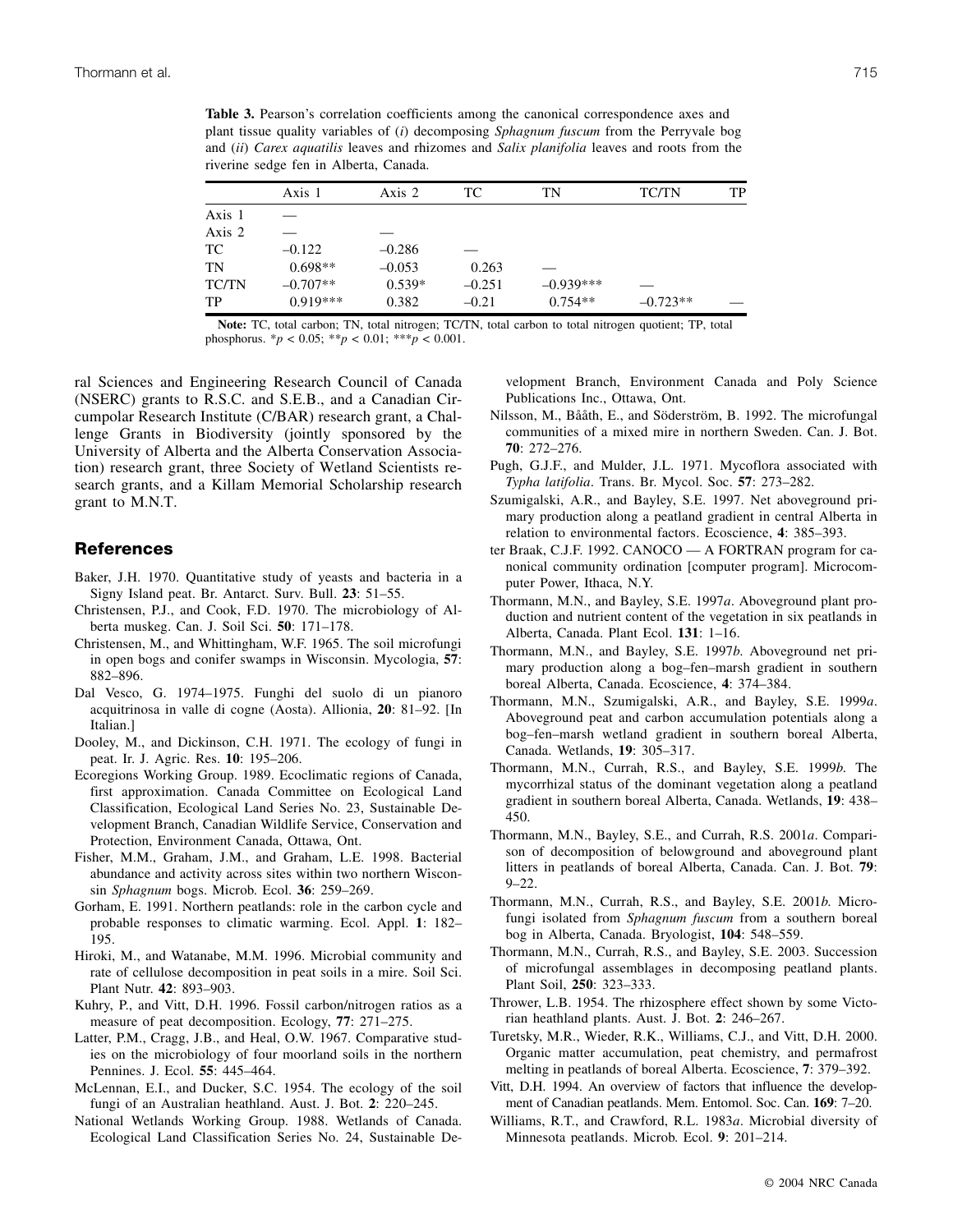Williams, R.T., and Crawford, R.L. 1983*b*. Effects of various physiochemical factors on microbial activity in peatlands: aerobic biodegradation processes. Can. J. Microbiol. **29**: 1430–1437.

Wynn-Williams, D.D. 1980. Seasonal fluctuations in microbial activity in Antarctic moss peat. Biol. J. Linn. Soc. **14**: 11–28.

# **Appendix A**

Appendix appears on the following page.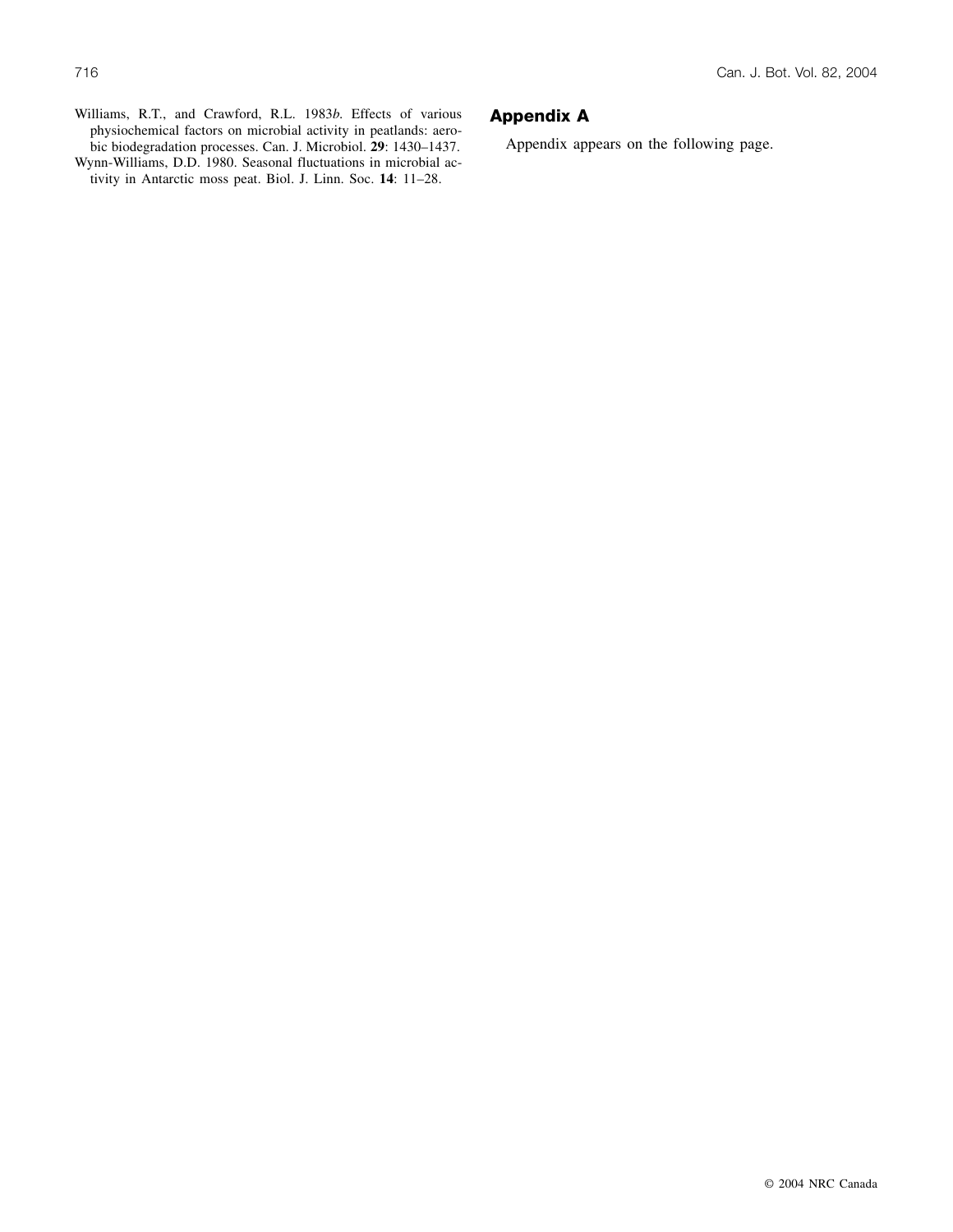|  |  |                                                                                               |  | Table A1. Isolation frequencies (%) of fungi from decomposing Sphagnum fuscum plants from a bog and Carex aquatilis leaves and |
|--|--|-----------------------------------------------------------------------------------------------|--|--------------------------------------------------------------------------------------------------------------------------------|
|  |  | rhizomes and Salix planifolia leaves and roots from a fen in southern boreal Alberta, Canada. |  |                                                                                                                                |

|                             |                                                                     | Decomposition periods (d) |              |                |                |                |                |      |                |
|-----------------------------|---------------------------------------------------------------------|---------------------------|--------------|----------------|----------------|----------------|----------------|------|----------------|
| Classification <sup>a</sup> | Fungal taxa                                                         | $\boldsymbol{0}$          | 20           | 50             | 250            | 365            | 456            | 730  | Totals         |
| Sphagnum fuscum plants      |                                                                     |                           |              |                |                |                |                |      |                |
| Aa                          | Acremonium chrysogenum (Thisum. & Sukop.)<br>W. Gams                |                           |              |                |                | 0.5            |                |      | 0.5            |
| Aa                          | Acremonium strictum W. Gams                                         |                           |              |                |                | 0.5            |                |      | 0.5            |
| Aa                          | Aspergillus niger van Tieghem                                       |                           | 0.5          |                |                |                |                |      | 0.5            |
| Aa                          | Aspergillus versicolor (Vuill.) Tiraboschi                          |                           | 0.5          |                |                |                |                |      | 0.5            |
| Aa                          | Botrytis cinerea Pers. ex Pers.                                     |                           | 0.5          |                |                |                |                |      | 0.5            |
| Aa                          | Cladosporium herbarum (Pers.) Link ex Gray                          | 0.5                       |              |                |                |                |                |      | 0.5            |
| At                          | Kernia retardata Udagawa & Muroi                                    |                           |              |                |                | 0.5            |                |      | 0.5            |
| Ζ                           | Mortierella alpina Peyronel                                         |                           | 0.5          |                |                | 1              |                |      | 1.5            |
| Z                           | Mortierella elongata Linnem.                                        | 2.5                       | 3            | $\mathbf{1}$   |                | 1.5            |                | 0.5  | 8.5            |
| Z                           | Mortierella horticola Linnem.                                       | 0.5                       | $\mathbf{1}$ |                | 0.5            |                |                |      | $\overline{2}$ |
| Z                           | Mortierella humilis Linnem.                                         | 0.5                       |              |                |                |                |                |      | 0.5            |
| Z                           | Mortierella isabellina Oudem. & Koning                              |                           |              |                | 1              | 1.5            | 1              |      | 3.5            |
| Z                           | Mortierella minutissima van Tieghem                                 | 1                         | 0.5          | $\mathbf{1}$   | 0.5            | 2              | 1              |      | 6              |
| Z                           | Mortierella ramanniana var. angulispora (Möller)                    | 1.5                       | 0.5          |                |                | $\overline{c}$ | $\mathfrak{2}$ |      | 6              |
|                             | Linnem.                                                             |                           |              |                |                |                |                |      |                |
| Ζ                           | Mortierella ramanniana var. ramanniana<br>(Naumov) Linnem.          | 0.5                       |              | 0.5            | 1              | 1              |                | 0.5  | 3.5            |
| Ζ                           | Mortierella renispora Dixon-Stewart                                 | 0.5                       | $\mathbf{1}$ |                |                | 0.5            |                | 0.5  | 2.5            |
| Z                           | Mortierella verticillata Linnem.                                    | 0.5                       |              |                | 0.5            |                |                |      | 1              |
| Z                           | Mucor hiemalis Wehmer                                               | 0.5                       | 2.5          | $\overline{2}$ | $\overline{4}$ | $\overline{c}$ | 2.5            |      | 13.5           |
| $\overline{\cdot}$          | Mycelium sterilium 10                                               |                           |              |                |                |                | $\mathbf{1}$   |      | 1              |
| $\overline{\mathcal{L}}$    | Mycelium sterilium 4                                                |                           |              |                | 0.5            |                |                |      | 0.5            |
| $\boldsymbol{?}$            | Mycelium sterilium 5                                                |                           |              |                |                |                |                | 0.5  | 0.5            |
| $\boldsymbol{?}$            | Mycelium sterilium 6                                                |                           |              |                | $\mathbf{1}$   |                |                |      | $\mathbf{1}$   |
| $\boldsymbol{?}$            | Mycelium sterilium 8                                                |                           |              |                |                |                | 0.5            |      | 0.5            |
| $\overline{\mathcal{L}}$    | Mycelium sterilium 9                                                |                           |              |                |                |                | 0.5            |      | 0.5            |
| Aa                          | Nodulisporium sp.                                                   |                           |              |                |                |                | 0.5            |      | 0.5            |
| Aa                          | Oidiodendron maius Barron                                           |                           |              | 0.5            |                |                |                |      | 0.5            |
| Aa                          | Oidiodendron scytaloides Gams & Söderström                          |                           |              |                |                |                |                | 0.5  | 0.5            |
| Aa                          | Penicillium funiculosum Thom                                        | 1                         |              | $\mathbf{1}$   | $\mathbf{1}$   |                |                |      | 3              |
| Aa                          | Penicillium montanense Christensen & Backus                         |                           |              |                | 0.5            |                | 0.5            |      | $\mathbf{1}$   |
| Aa                          | Penicillium odoratum Christensen & Backus                           |                           |              |                | $\mathbf{1}$   | 0.5            | 0.5            |      | $\overline{c}$ |
| Aa                          | Penicillium purpurogenum Stoll                                      | 0.5                       |              |                |                |                |                |      | 0.5            |
| Aa                          | Penicillium thomii Maire                                            | 0.5                       | 2.5          | 0.5            | 1.5            | 3              | 1.5            | 0.5  | 10             |
| Aa                          | Pochonia bulbillosa (W. Gams & Malla) Zare &<br>W. Gams $b$         | 1                         | 2.5          | $\mathbf{1}$   | $\mathbf{1}$   | $\mathbf{1}$   |                |      | 6.5            |
| Aa                          | Sporothrix sp. 1                                                    |                           |              |                |                | 0.5            |                | 1.5  | 2              |
| Aa                          | Sporothrix state of Ophiostoma stenoceras<br>(Robak) Melin & Nannf. |                           |              |                |                |                |                | 1.5  | 1.5            |
| Aa                          | Trichoderma aureoviride Rifai                                       |                           |              |                |                |                |                | 1    | $\mathbf{1}$   |
| Aa                          | Trichoderma harzianum Rifai                                         |                           | $\mathbf{1}$ |                |                |                |                |      | 1              |
| Aa                          | Trichoderma polysporum (Link ex Pers.) Rifai                        |                           |              | $\mathbf{1}$   |                |                |                |      | $\mathbf{1}$   |
| Aа                          | Trichoderma viride Pers. ex Gray                                    | 0.5                       | 0.5          |                | $\mathbf{1}$   | 3              |                | 1.5  | 6.5            |
| Aa                          | Verticillium lecanii (Zimm.) Viégas                                 |                           |              | 0.5            |                |                |                |      | 0.5            |
| Aa                          | Verticillium psalliotae W. Gams                                     | 1                         | $\mathbf{1}$ | $\mathbf{1}$   | 1.5            | 1.5            |                |      | 6              |
| Totals                      |                                                                     | 13                        | $18\,$       | 10             | 16.5           | 22.5           | 11.5           | 8.5  | 100            |
| Carex aquatilis leaves      |                                                                     |                           |              |                |                |                |                |      |                |
| Aa                          | Acremonium butyri (van Beyma) W. Gams                               |                           |              |                |                |                |                | 1.09 | 1.09           |
| Aa                          | Acremonium state of Nectria rishbethii Booth                        |                           |              | 1.03           |                |                |                |      | 1.03           |
| Aa                          | Acremonium strictum                                                 |                           | 1.09         | 1.09           |                |                |                |      | 2.18           |
| B                           | Armillaria sinapina Bérubé & Dessur.                                |                           | 0.89         |                |                |                | 1.19           |      | 2.08           |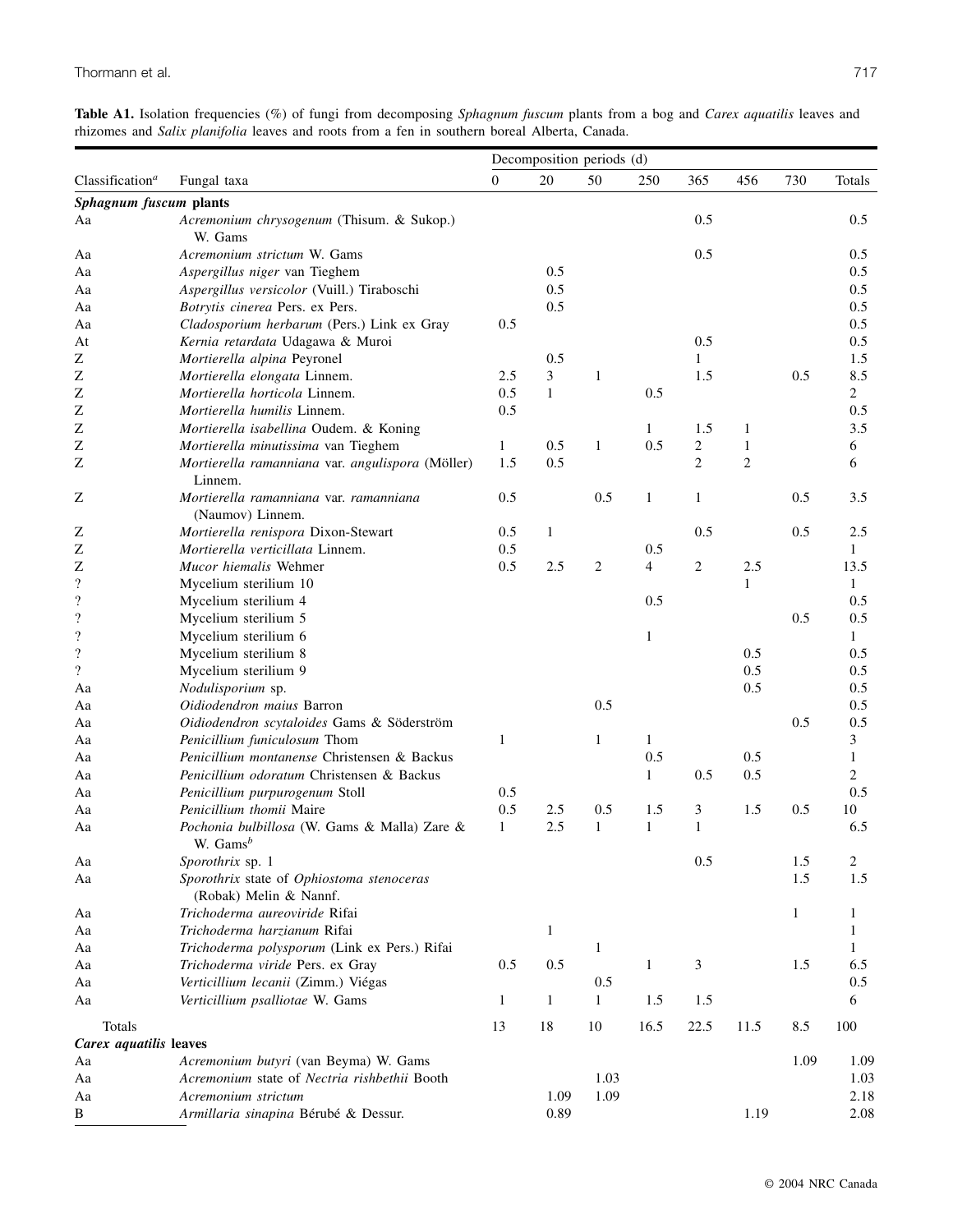| $\overline{0}$<br>20<br>365<br>730<br>Totals<br>Classification <sup>a</sup><br>50<br>250<br>456<br>Fungal taxa<br>1.28<br>1.28<br>Aa<br>Aureobasidium pullulans var. melanogenum (de<br>Bary) Arn.<br>1.19<br>Basidiomycete sp. 2<br>1.19<br>В<br>6.34<br>Basidiomycete sp. 3<br>1.19<br>4.06<br>1.09<br>B<br>1.28<br>2.87<br>B<br>Basidiomycete sp. 4<br>4.15<br>1.19<br>B<br>Basidiomycete sp. 5<br>1.19<br>1.19<br>B<br>Basidiomycete sp. 7<br>1.19<br>B<br>1.19<br>Basidiomycete sp. 8<br>1.19<br>1.69<br>2.97<br>Botrytis cinerea<br>Aa<br>1.28<br>1.09<br>1.09<br>Cladosporium cladosporioides (Fres.) de Vries<br>Aa<br>1.69<br>5.75<br>Cladosporium herbarum<br>4.06<br>Aa<br>4.06<br>5.25<br>Dimporphospora foliicola Tubaki<br>1.19<br>Aa<br>1.19<br>Epicoccum purpurascens Ehrenb. ex Schlecht.<br>1.19<br>Aa<br>Monocillium constrictum W. Gams<br>1.19<br>7.03<br>1.19<br>9.41<br>Aa<br>1.19<br>1.39<br>2.58<br>Monocillium nordinii (Bourchier) W. Gams<br>Aa<br>2.38<br>Z<br>Mortierella elongata<br>1.49<br>0.89<br>0.89<br>Z<br>Mortierella minutissima<br>0.89<br>Z<br>4.07<br>Mucor hiemalis<br>1.79<br>2.28<br>2.28<br>2.28<br>Aa<br>Nodulisporium sp.<br>2.87<br>Penicillium chrysogenum Thom<br>2.87<br>Aa<br>2.87<br>2.87<br>Penicillium funiculosum<br>Aa<br>1.09<br>1.09<br>Penicillium odoratum<br>Aa<br>1.09<br>Penicillium thomii<br>1.09<br>Aa<br>2.87<br>7.3<br>Phialophora alba van Beyma<br>2.09<br>1.15<br>1.19<br>Aa<br>1.69<br>3.56<br>2.28<br>7.53<br>Phialophora cf. alba<br>Aa<br>1.69<br>Stagonospora caricis (Oud.) Sacc.<br>1.69<br>Aa<br>6.84<br>Trichoderma harzianum<br>1.69<br>2.87<br>2.28<br>Aa<br>Trichoderma koningii Oud.<br>1.69<br>1.69<br>Aa<br>2.09<br>2.09<br>4.18<br>Trichoderma viride<br>Aa<br>2.09<br>Verticillium lecanii<br>2.09<br>Aa<br>Totals<br>10.59<br>15.2<br>13.12<br>14.18<br>5.84<br>29.28<br>11.8<br>100<br>Carex aquatilis rhizomes<br>0.81<br>Acremonium strictum<br>0.81<br>Aa<br>0.81<br>0.81<br>B<br>Armillaria sinapina<br>0.81<br>0.81<br>Aa<br>Arthrinium state of Apiospora montagnei Sacc.<br>0.81<br>B<br>Bjerkandera adusta (Willd.: Fr.) Karst.<br>0.81<br>0.81<br>0.81<br>Fusarium aquaeductuum var. medium Wollenw.<br>Aa<br>Fusarium oxysporum Schlecht.<br>$0.81\,$<br>0.81<br>Aa<br>$\rm{Z}$<br>$0.81\,$<br>Mortierella elongata<br>0.81<br>$\rm{Z}$<br>0.81<br>0.81<br>Mortierella isabellina<br>Z<br>0.81<br>Mortierella minutissima<br>0.81<br>$\ensuremath{\mathbf{Z}}$<br>7.32<br>Mucor hiemalis<br>4.07<br>0.81<br>1.63<br>0.81<br>0.81<br>0.81<br>Penicillium chrysogenum<br>Aa<br>3.25<br>Aa<br>Penicillium funiculosum<br>3.25<br>0.81<br>0.81<br>Penicillium purpurogenum<br>Aa<br>Penicillium thomii<br>0.81<br>0.81<br>1.63<br>Aa<br>Phialocephala dimorphospora Kendrick<br>8.94<br>0.81<br>2.44<br>1.63<br>0.81<br>3.25<br>Aa<br>Phialocephala fortinii Wang & Wilcox<br>0.81<br>1.63<br>2.44<br>Aa<br>3.25<br>Phialophora alba<br>1.63<br>1.63<br>Aa<br>7.32<br>15.4<br>8.13<br>Phialophora cf. alba<br>2.44<br>2.44<br>4.88<br>4.88<br>45.53<br>Aa<br>$\overline{\mathcal{L}}$<br>Pycnidial sp. 1<br>0.81<br>0.81<br>$\boldsymbol{?}$<br>Pycnidial sp. 2<br>2.44<br>2.44<br>$\overline{\mathcal{L}}$<br>Pycnidial sp. 5<br>0.81<br>0.81<br>0.81<br>0.81<br>Scopulariopsis brevicaulis (Sacc.) Bain.<br>Aa<br>0.81<br>0.81<br>Trichoderma aureoviride<br>Aa |  | Decomposition periods (d) |  |  |  |  |  |  |  |
|----------------------------------------------------------------------------------------------------------------------------------------------------------------------------------------------------------------------------------------------------------------------------------------------------------------------------------------------------------------------------------------------------------------------------------------------------------------------------------------------------------------------------------------------------------------------------------------------------------------------------------------------------------------------------------------------------------------------------------------------------------------------------------------------------------------------------------------------------------------------------------------------------------------------------------------------------------------------------------------------------------------------------------------------------------------------------------------------------------------------------------------------------------------------------------------------------------------------------------------------------------------------------------------------------------------------------------------------------------------------------------------------------------------------------------------------------------------------------------------------------------------------------------------------------------------------------------------------------------------------------------------------------------------------------------------------------------------------------------------------------------------------------------------------------------------------------------------------------------------------------------------------------------------------------------------------------------------------------------------------------------------------------------------------------------------------------------------------------------------------------------------------------------------------------------------------------------------------------------------------------------------------------------------------------------------------------------------------------------------------------------------------------------------------------------------------------------------------------------------------------------------------------------------------------------------------------------------------------------------------------------------------------------------------------------------------------------------------------------------------------------------------------------------------------------------------------------------------------------------------------------------------------------------------------------------------------------------------------------------------------------------------------------------------------------------------------------------------------------------------------------------------------------------------------------------------------------------------------------------------------------------------------------------------------------------------------------------------------------------------|--|---------------------------|--|--|--|--|--|--|--|
|                                                                                                                                                                                                                                                                                                                                                                                                                                                                                                                                                                                                                                                                                                                                                                                                                                                                                                                                                                                                                                                                                                                                                                                                                                                                                                                                                                                                                                                                                                                                                                                                                                                                                                                                                                                                                                                                                                                                                                                                                                                                                                                                                                                                                                                                                                                                                                                                                                                                                                                                                                                                                                                                                                                                                                                                                                                                                                                                                                                                                                                                                                                                                                                                                                                                                                                                                                      |  |                           |  |  |  |  |  |  |  |
|                                                                                                                                                                                                                                                                                                                                                                                                                                                                                                                                                                                                                                                                                                                                                                                                                                                                                                                                                                                                                                                                                                                                                                                                                                                                                                                                                                                                                                                                                                                                                                                                                                                                                                                                                                                                                                                                                                                                                                                                                                                                                                                                                                                                                                                                                                                                                                                                                                                                                                                                                                                                                                                                                                                                                                                                                                                                                                                                                                                                                                                                                                                                                                                                                                                                                                                                                                      |  |                           |  |  |  |  |  |  |  |
|                                                                                                                                                                                                                                                                                                                                                                                                                                                                                                                                                                                                                                                                                                                                                                                                                                                                                                                                                                                                                                                                                                                                                                                                                                                                                                                                                                                                                                                                                                                                                                                                                                                                                                                                                                                                                                                                                                                                                                                                                                                                                                                                                                                                                                                                                                                                                                                                                                                                                                                                                                                                                                                                                                                                                                                                                                                                                                                                                                                                                                                                                                                                                                                                                                                                                                                                                                      |  |                           |  |  |  |  |  |  |  |
|                                                                                                                                                                                                                                                                                                                                                                                                                                                                                                                                                                                                                                                                                                                                                                                                                                                                                                                                                                                                                                                                                                                                                                                                                                                                                                                                                                                                                                                                                                                                                                                                                                                                                                                                                                                                                                                                                                                                                                                                                                                                                                                                                                                                                                                                                                                                                                                                                                                                                                                                                                                                                                                                                                                                                                                                                                                                                                                                                                                                                                                                                                                                                                                                                                                                                                                                                                      |  |                           |  |  |  |  |  |  |  |
|                                                                                                                                                                                                                                                                                                                                                                                                                                                                                                                                                                                                                                                                                                                                                                                                                                                                                                                                                                                                                                                                                                                                                                                                                                                                                                                                                                                                                                                                                                                                                                                                                                                                                                                                                                                                                                                                                                                                                                                                                                                                                                                                                                                                                                                                                                                                                                                                                                                                                                                                                                                                                                                                                                                                                                                                                                                                                                                                                                                                                                                                                                                                                                                                                                                                                                                                                                      |  |                           |  |  |  |  |  |  |  |
|                                                                                                                                                                                                                                                                                                                                                                                                                                                                                                                                                                                                                                                                                                                                                                                                                                                                                                                                                                                                                                                                                                                                                                                                                                                                                                                                                                                                                                                                                                                                                                                                                                                                                                                                                                                                                                                                                                                                                                                                                                                                                                                                                                                                                                                                                                                                                                                                                                                                                                                                                                                                                                                                                                                                                                                                                                                                                                                                                                                                                                                                                                                                                                                                                                                                                                                                                                      |  |                           |  |  |  |  |  |  |  |
|                                                                                                                                                                                                                                                                                                                                                                                                                                                                                                                                                                                                                                                                                                                                                                                                                                                                                                                                                                                                                                                                                                                                                                                                                                                                                                                                                                                                                                                                                                                                                                                                                                                                                                                                                                                                                                                                                                                                                                                                                                                                                                                                                                                                                                                                                                                                                                                                                                                                                                                                                                                                                                                                                                                                                                                                                                                                                                                                                                                                                                                                                                                                                                                                                                                                                                                                                                      |  |                           |  |  |  |  |  |  |  |
|                                                                                                                                                                                                                                                                                                                                                                                                                                                                                                                                                                                                                                                                                                                                                                                                                                                                                                                                                                                                                                                                                                                                                                                                                                                                                                                                                                                                                                                                                                                                                                                                                                                                                                                                                                                                                                                                                                                                                                                                                                                                                                                                                                                                                                                                                                                                                                                                                                                                                                                                                                                                                                                                                                                                                                                                                                                                                                                                                                                                                                                                                                                                                                                                                                                                                                                                                                      |  |                           |  |  |  |  |  |  |  |
|                                                                                                                                                                                                                                                                                                                                                                                                                                                                                                                                                                                                                                                                                                                                                                                                                                                                                                                                                                                                                                                                                                                                                                                                                                                                                                                                                                                                                                                                                                                                                                                                                                                                                                                                                                                                                                                                                                                                                                                                                                                                                                                                                                                                                                                                                                                                                                                                                                                                                                                                                                                                                                                                                                                                                                                                                                                                                                                                                                                                                                                                                                                                                                                                                                                                                                                                                                      |  |                           |  |  |  |  |  |  |  |
|                                                                                                                                                                                                                                                                                                                                                                                                                                                                                                                                                                                                                                                                                                                                                                                                                                                                                                                                                                                                                                                                                                                                                                                                                                                                                                                                                                                                                                                                                                                                                                                                                                                                                                                                                                                                                                                                                                                                                                                                                                                                                                                                                                                                                                                                                                                                                                                                                                                                                                                                                                                                                                                                                                                                                                                                                                                                                                                                                                                                                                                                                                                                                                                                                                                                                                                                                                      |  |                           |  |  |  |  |  |  |  |
|                                                                                                                                                                                                                                                                                                                                                                                                                                                                                                                                                                                                                                                                                                                                                                                                                                                                                                                                                                                                                                                                                                                                                                                                                                                                                                                                                                                                                                                                                                                                                                                                                                                                                                                                                                                                                                                                                                                                                                                                                                                                                                                                                                                                                                                                                                                                                                                                                                                                                                                                                                                                                                                                                                                                                                                                                                                                                                                                                                                                                                                                                                                                                                                                                                                                                                                                                                      |  |                           |  |  |  |  |  |  |  |
|                                                                                                                                                                                                                                                                                                                                                                                                                                                                                                                                                                                                                                                                                                                                                                                                                                                                                                                                                                                                                                                                                                                                                                                                                                                                                                                                                                                                                                                                                                                                                                                                                                                                                                                                                                                                                                                                                                                                                                                                                                                                                                                                                                                                                                                                                                                                                                                                                                                                                                                                                                                                                                                                                                                                                                                                                                                                                                                                                                                                                                                                                                                                                                                                                                                                                                                                                                      |  |                           |  |  |  |  |  |  |  |
|                                                                                                                                                                                                                                                                                                                                                                                                                                                                                                                                                                                                                                                                                                                                                                                                                                                                                                                                                                                                                                                                                                                                                                                                                                                                                                                                                                                                                                                                                                                                                                                                                                                                                                                                                                                                                                                                                                                                                                                                                                                                                                                                                                                                                                                                                                                                                                                                                                                                                                                                                                                                                                                                                                                                                                                                                                                                                                                                                                                                                                                                                                                                                                                                                                                                                                                                                                      |  |                           |  |  |  |  |  |  |  |
|                                                                                                                                                                                                                                                                                                                                                                                                                                                                                                                                                                                                                                                                                                                                                                                                                                                                                                                                                                                                                                                                                                                                                                                                                                                                                                                                                                                                                                                                                                                                                                                                                                                                                                                                                                                                                                                                                                                                                                                                                                                                                                                                                                                                                                                                                                                                                                                                                                                                                                                                                                                                                                                                                                                                                                                                                                                                                                                                                                                                                                                                                                                                                                                                                                                                                                                                                                      |  |                           |  |  |  |  |  |  |  |
|                                                                                                                                                                                                                                                                                                                                                                                                                                                                                                                                                                                                                                                                                                                                                                                                                                                                                                                                                                                                                                                                                                                                                                                                                                                                                                                                                                                                                                                                                                                                                                                                                                                                                                                                                                                                                                                                                                                                                                                                                                                                                                                                                                                                                                                                                                                                                                                                                                                                                                                                                                                                                                                                                                                                                                                                                                                                                                                                                                                                                                                                                                                                                                                                                                                                                                                                                                      |  |                           |  |  |  |  |  |  |  |
|                                                                                                                                                                                                                                                                                                                                                                                                                                                                                                                                                                                                                                                                                                                                                                                                                                                                                                                                                                                                                                                                                                                                                                                                                                                                                                                                                                                                                                                                                                                                                                                                                                                                                                                                                                                                                                                                                                                                                                                                                                                                                                                                                                                                                                                                                                                                                                                                                                                                                                                                                                                                                                                                                                                                                                                                                                                                                                                                                                                                                                                                                                                                                                                                                                                                                                                                                                      |  |                           |  |  |  |  |  |  |  |
|                                                                                                                                                                                                                                                                                                                                                                                                                                                                                                                                                                                                                                                                                                                                                                                                                                                                                                                                                                                                                                                                                                                                                                                                                                                                                                                                                                                                                                                                                                                                                                                                                                                                                                                                                                                                                                                                                                                                                                                                                                                                                                                                                                                                                                                                                                                                                                                                                                                                                                                                                                                                                                                                                                                                                                                                                                                                                                                                                                                                                                                                                                                                                                                                                                                                                                                                                                      |  |                           |  |  |  |  |  |  |  |
|                                                                                                                                                                                                                                                                                                                                                                                                                                                                                                                                                                                                                                                                                                                                                                                                                                                                                                                                                                                                                                                                                                                                                                                                                                                                                                                                                                                                                                                                                                                                                                                                                                                                                                                                                                                                                                                                                                                                                                                                                                                                                                                                                                                                                                                                                                                                                                                                                                                                                                                                                                                                                                                                                                                                                                                                                                                                                                                                                                                                                                                                                                                                                                                                                                                                                                                                                                      |  |                           |  |  |  |  |  |  |  |
|                                                                                                                                                                                                                                                                                                                                                                                                                                                                                                                                                                                                                                                                                                                                                                                                                                                                                                                                                                                                                                                                                                                                                                                                                                                                                                                                                                                                                                                                                                                                                                                                                                                                                                                                                                                                                                                                                                                                                                                                                                                                                                                                                                                                                                                                                                                                                                                                                                                                                                                                                                                                                                                                                                                                                                                                                                                                                                                                                                                                                                                                                                                                                                                                                                                                                                                                                                      |  |                           |  |  |  |  |  |  |  |
|                                                                                                                                                                                                                                                                                                                                                                                                                                                                                                                                                                                                                                                                                                                                                                                                                                                                                                                                                                                                                                                                                                                                                                                                                                                                                                                                                                                                                                                                                                                                                                                                                                                                                                                                                                                                                                                                                                                                                                                                                                                                                                                                                                                                                                                                                                                                                                                                                                                                                                                                                                                                                                                                                                                                                                                                                                                                                                                                                                                                                                                                                                                                                                                                                                                                                                                                                                      |  |                           |  |  |  |  |  |  |  |
|                                                                                                                                                                                                                                                                                                                                                                                                                                                                                                                                                                                                                                                                                                                                                                                                                                                                                                                                                                                                                                                                                                                                                                                                                                                                                                                                                                                                                                                                                                                                                                                                                                                                                                                                                                                                                                                                                                                                                                                                                                                                                                                                                                                                                                                                                                                                                                                                                                                                                                                                                                                                                                                                                                                                                                                                                                                                                                                                                                                                                                                                                                                                                                                                                                                                                                                                                                      |  |                           |  |  |  |  |  |  |  |
|                                                                                                                                                                                                                                                                                                                                                                                                                                                                                                                                                                                                                                                                                                                                                                                                                                                                                                                                                                                                                                                                                                                                                                                                                                                                                                                                                                                                                                                                                                                                                                                                                                                                                                                                                                                                                                                                                                                                                                                                                                                                                                                                                                                                                                                                                                                                                                                                                                                                                                                                                                                                                                                                                                                                                                                                                                                                                                                                                                                                                                                                                                                                                                                                                                                                                                                                                                      |  |                           |  |  |  |  |  |  |  |
|                                                                                                                                                                                                                                                                                                                                                                                                                                                                                                                                                                                                                                                                                                                                                                                                                                                                                                                                                                                                                                                                                                                                                                                                                                                                                                                                                                                                                                                                                                                                                                                                                                                                                                                                                                                                                                                                                                                                                                                                                                                                                                                                                                                                                                                                                                                                                                                                                                                                                                                                                                                                                                                                                                                                                                                                                                                                                                                                                                                                                                                                                                                                                                                                                                                                                                                                                                      |  |                           |  |  |  |  |  |  |  |
|                                                                                                                                                                                                                                                                                                                                                                                                                                                                                                                                                                                                                                                                                                                                                                                                                                                                                                                                                                                                                                                                                                                                                                                                                                                                                                                                                                                                                                                                                                                                                                                                                                                                                                                                                                                                                                                                                                                                                                                                                                                                                                                                                                                                                                                                                                                                                                                                                                                                                                                                                                                                                                                                                                                                                                                                                                                                                                                                                                                                                                                                                                                                                                                                                                                                                                                                                                      |  |                           |  |  |  |  |  |  |  |
|                                                                                                                                                                                                                                                                                                                                                                                                                                                                                                                                                                                                                                                                                                                                                                                                                                                                                                                                                                                                                                                                                                                                                                                                                                                                                                                                                                                                                                                                                                                                                                                                                                                                                                                                                                                                                                                                                                                                                                                                                                                                                                                                                                                                                                                                                                                                                                                                                                                                                                                                                                                                                                                                                                                                                                                                                                                                                                                                                                                                                                                                                                                                                                                                                                                                                                                                                                      |  |                           |  |  |  |  |  |  |  |
|                                                                                                                                                                                                                                                                                                                                                                                                                                                                                                                                                                                                                                                                                                                                                                                                                                                                                                                                                                                                                                                                                                                                                                                                                                                                                                                                                                                                                                                                                                                                                                                                                                                                                                                                                                                                                                                                                                                                                                                                                                                                                                                                                                                                                                                                                                                                                                                                                                                                                                                                                                                                                                                                                                                                                                                                                                                                                                                                                                                                                                                                                                                                                                                                                                                                                                                                                                      |  |                           |  |  |  |  |  |  |  |
|                                                                                                                                                                                                                                                                                                                                                                                                                                                                                                                                                                                                                                                                                                                                                                                                                                                                                                                                                                                                                                                                                                                                                                                                                                                                                                                                                                                                                                                                                                                                                                                                                                                                                                                                                                                                                                                                                                                                                                                                                                                                                                                                                                                                                                                                                                                                                                                                                                                                                                                                                                                                                                                                                                                                                                                                                                                                                                                                                                                                                                                                                                                                                                                                                                                                                                                                                                      |  |                           |  |  |  |  |  |  |  |
|                                                                                                                                                                                                                                                                                                                                                                                                                                                                                                                                                                                                                                                                                                                                                                                                                                                                                                                                                                                                                                                                                                                                                                                                                                                                                                                                                                                                                                                                                                                                                                                                                                                                                                                                                                                                                                                                                                                                                                                                                                                                                                                                                                                                                                                                                                                                                                                                                                                                                                                                                                                                                                                                                                                                                                                                                                                                                                                                                                                                                                                                                                                                                                                                                                                                                                                                                                      |  |                           |  |  |  |  |  |  |  |
|                                                                                                                                                                                                                                                                                                                                                                                                                                                                                                                                                                                                                                                                                                                                                                                                                                                                                                                                                                                                                                                                                                                                                                                                                                                                                                                                                                                                                                                                                                                                                                                                                                                                                                                                                                                                                                                                                                                                                                                                                                                                                                                                                                                                                                                                                                                                                                                                                                                                                                                                                                                                                                                                                                                                                                                                                                                                                                                                                                                                                                                                                                                                                                                                                                                                                                                                                                      |  |                           |  |  |  |  |  |  |  |
|                                                                                                                                                                                                                                                                                                                                                                                                                                                                                                                                                                                                                                                                                                                                                                                                                                                                                                                                                                                                                                                                                                                                                                                                                                                                                                                                                                                                                                                                                                                                                                                                                                                                                                                                                                                                                                                                                                                                                                                                                                                                                                                                                                                                                                                                                                                                                                                                                                                                                                                                                                                                                                                                                                                                                                                                                                                                                                                                                                                                                                                                                                                                                                                                                                                                                                                                                                      |  |                           |  |  |  |  |  |  |  |
|                                                                                                                                                                                                                                                                                                                                                                                                                                                                                                                                                                                                                                                                                                                                                                                                                                                                                                                                                                                                                                                                                                                                                                                                                                                                                                                                                                                                                                                                                                                                                                                                                                                                                                                                                                                                                                                                                                                                                                                                                                                                                                                                                                                                                                                                                                                                                                                                                                                                                                                                                                                                                                                                                                                                                                                                                                                                                                                                                                                                                                                                                                                                                                                                                                                                                                                                                                      |  |                           |  |  |  |  |  |  |  |
|                                                                                                                                                                                                                                                                                                                                                                                                                                                                                                                                                                                                                                                                                                                                                                                                                                                                                                                                                                                                                                                                                                                                                                                                                                                                                                                                                                                                                                                                                                                                                                                                                                                                                                                                                                                                                                                                                                                                                                                                                                                                                                                                                                                                                                                                                                                                                                                                                                                                                                                                                                                                                                                                                                                                                                                                                                                                                                                                                                                                                                                                                                                                                                                                                                                                                                                                                                      |  |                           |  |  |  |  |  |  |  |
|                                                                                                                                                                                                                                                                                                                                                                                                                                                                                                                                                                                                                                                                                                                                                                                                                                                                                                                                                                                                                                                                                                                                                                                                                                                                                                                                                                                                                                                                                                                                                                                                                                                                                                                                                                                                                                                                                                                                                                                                                                                                                                                                                                                                                                                                                                                                                                                                                                                                                                                                                                                                                                                                                                                                                                                                                                                                                                                                                                                                                                                                                                                                                                                                                                                                                                                                                                      |  |                           |  |  |  |  |  |  |  |
|                                                                                                                                                                                                                                                                                                                                                                                                                                                                                                                                                                                                                                                                                                                                                                                                                                                                                                                                                                                                                                                                                                                                                                                                                                                                                                                                                                                                                                                                                                                                                                                                                                                                                                                                                                                                                                                                                                                                                                                                                                                                                                                                                                                                                                                                                                                                                                                                                                                                                                                                                                                                                                                                                                                                                                                                                                                                                                                                                                                                                                                                                                                                                                                                                                                                                                                                                                      |  |                           |  |  |  |  |  |  |  |
|                                                                                                                                                                                                                                                                                                                                                                                                                                                                                                                                                                                                                                                                                                                                                                                                                                                                                                                                                                                                                                                                                                                                                                                                                                                                                                                                                                                                                                                                                                                                                                                                                                                                                                                                                                                                                                                                                                                                                                                                                                                                                                                                                                                                                                                                                                                                                                                                                                                                                                                                                                                                                                                                                                                                                                                                                                                                                                                                                                                                                                                                                                                                                                                                                                                                                                                                                                      |  |                           |  |  |  |  |  |  |  |
|                                                                                                                                                                                                                                                                                                                                                                                                                                                                                                                                                                                                                                                                                                                                                                                                                                                                                                                                                                                                                                                                                                                                                                                                                                                                                                                                                                                                                                                                                                                                                                                                                                                                                                                                                                                                                                                                                                                                                                                                                                                                                                                                                                                                                                                                                                                                                                                                                                                                                                                                                                                                                                                                                                                                                                                                                                                                                                                                                                                                                                                                                                                                                                                                                                                                                                                                                                      |  |                           |  |  |  |  |  |  |  |
|                                                                                                                                                                                                                                                                                                                                                                                                                                                                                                                                                                                                                                                                                                                                                                                                                                                                                                                                                                                                                                                                                                                                                                                                                                                                                                                                                                                                                                                                                                                                                                                                                                                                                                                                                                                                                                                                                                                                                                                                                                                                                                                                                                                                                                                                                                                                                                                                                                                                                                                                                                                                                                                                                                                                                                                                                                                                                                                                                                                                                                                                                                                                                                                                                                                                                                                                                                      |  |                           |  |  |  |  |  |  |  |
|                                                                                                                                                                                                                                                                                                                                                                                                                                                                                                                                                                                                                                                                                                                                                                                                                                                                                                                                                                                                                                                                                                                                                                                                                                                                                                                                                                                                                                                                                                                                                                                                                                                                                                                                                                                                                                                                                                                                                                                                                                                                                                                                                                                                                                                                                                                                                                                                                                                                                                                                                                                                                                                                                                                                                                                                                                                                                                                                                                                                                                                                                                                                                                                                                                                                                                                                                                      |  |                           |  |  |  |  |  |  |  |
|                                                                                                                                                                                                                                                                                                                                                                                                                                                                                                                                                                                                                                                                                                                                                                                                                                                                                                                                                                                                                                                                                                                                                                                                                                                                                                                                                                                                                                                                                                                                                                                                                                                                                                                                                                                                                                                                                                                                                                                                                                                                                                                                                                                                                                                                                                                                                                                                                                                                                                                                                                                                                                                                                                                                                                                                                                                                                                                                                                                                                                                                                                                                                                                                                                                                                                                                                                      |  |                           |  |  |  |  |  |  |  |
|                                                                                                                                                                                                                                                                                                                                                                                                                                                                                                                                                                                                                                                                                                                                                                                                                                                                                                                                                                                                                                                                                                                                                                                                                                                                                                                                                                                                                                                                                                                                                                                                                                                                                                                                                                                                                                                                                                                                                                                                                                                                                                                                                                                                                                                                                                                                                                                                                                                                                                                                                                                                                                                                                                                                                                                                                                                                                                                                                                                                                                                                                                                                                                                                                                                                                                                                                                      |  |                           |  |  |  |  |  |  |  |
|                                                                                                                                                                                                                                                                                                                                                                                                                                                                                                                                                                                                                                                                                                                                                                                                                                                                                                                                                                                                                                                                                                                                                                                                                                                                                                                                                                                                                                                                                                                                                                                                                                                                                                                                                                                                                                                                                                                                                                                                                                                                                                                                                                                                                                                                                                                                                                                                                                                                                                                                                                                                                                                                                                                                                                                                                                                                                                                                                                                                                                                                                                                                                                                                                                                                                                                                                                      |  |                           |  |  |  |  |  |  |  |
|                                                                                                                                                                                                                                                                                                                                                                                                                                                                                                                                                                                                                                                                                                                                                                                                                                                                                                                                                                                                                                                                                                                                                                                                                                                                                                                                                                                                                                                                                                                                                                                                                                                                                                                                                                                                                                                                                                                                                                                                                                                                                                                                                                                                                                                                                                                                                                                                                                                                                                                                                                                                                                                                                                                                                                                                                                                                                                                                                                                                                                                                                                                                                                                                                                                                                                                                                                      |  |                           |  |  |  |  |  |  |  |
|                                                                                                                                                                                                                                                                                                                                                                                                                                                                                                                                                                                                                                                                                                                                                                                                                                                                                                                                                                                                                                                                                                                                                                                                                                                                                                                                                                                                                                                                                                                                                                                                                                                                                                                                                                                                                                                                                                                                                                                                                                                                                                                                                                                                                                                                                                                                                                                                                                                                                                                                                                                                                                                                                                                                                                                                                                                                                                                                                                                                                                                                                                                                                                                                                                                                                                                                                                      |  |                           |  |  |  |  |  |  |  |
|                                                                                                                                                                                                                                                                                                                                                                                                                                                                                                                                                                                                                                                                                                                                                                                                                                                                                                                                                                                                                                                                                                                                                                                                                                                                                                                                                                                                                                                                                                                                                                                                                                                                                                                                                                                                                                                                                                                                                                                                                                                                                                                                                                                                                                                                                                                                                                                                                                                                                                                                                                                                                                                                                                                                                                                                                                                                                                                                                                                                                                                                                                                                                                                                                                                                                                                                                                      |  |                           |  |  |  |  |  |  |  |
|                                                                                                                                                                                                                                                                                                                                                                                                                                                                                                                                                                                                                                                                                                                                                                                                                                                                                                                                                                                                                                                                                                                                                                                                                                                                                                                                                                                                                                                                                                                                                                                                                                                                                                                                                                                                                                                                                                                                                                                                                                                                                                                                                                                                                                                                                                                                                                                                                                                                                                                                                                                                                                                                                                                                                                                                                                                                                                                                                                                                                                                                                                                                                                                                                                                                                                                                                                      |  |                           |  |  |  |  |  |  |  |
|                                                                                                                                                                                                                                                                                                                                                                                                                                                                                                                                                                                                                                                                                                                                                                                                                                                                                                                                                                                                                                                                                                                                                                                                                                                                                                                                                                                                                                                                                                                                                                                                                                                                                                                                                                                                                                                                                                                                                                                                                                                                                                                                                                                                                                                                                                                                                                                                                                                                                                                                                                                                                                                                                                                                                                                                                                                                                                                                                                                                                                                                                                                                                                                                                                                                                                                                                                      |  |                           |  |  |  |  |  |  |  |
|                                                                                                                                                                                                                                                                                                                                                                                                                                                                                                                                                                                                                                                                                                                                                                                                                                                                                                                                                                                                                                                                                                                                                                                                                                                                                                                                                                                                                                                                                                                                                                                                                                                                                                                                                                                                                                                                                                                                                                                                                                                                                                                                                                                                                                                                                                                                                                                                                                                                                                                                                                                                                                                                                                                                                                                                                                                                                                                                                                                                                                                                                                                                                                                                                                                                                                                                                                      |  |                           |  |  |  |  |  |  |  |
|                                                                                                                                                                                                                                                                                                                                                                                                                                                                                                                                                                                                                                                                                                                                                                                                                                                                                                                                                                                                                                                                                                                                                                                                                                                                                                                                                                                                                                                                                                                                                                                                                                                                                                                                                                                                                                                                                                                                                                                                                                                                                                                                                                                                                                                                                                                                                                                                                                                                                                                                                                                                                                                                                                                                                                                                                                                                                                                                                                                                                                                                                                                                                                                                                                                                                                                                                                      |  |                           |  |  |  |  |  |  |  |
|                                                                                                                                                                                                                                                                                                                                                                                                                                                                                                                                                                                                                                                                                                                                                                                                                                                                                                                                                                                                                                                                                                                                                                                                                                                                                                                                                                                                                                                                                                                                                                                                                                                                                                                                                                                                                                                                                                                                                                                                                                                                                                                                                                                                                                                                                                                                                                                                                                                                                                                                                                                                                                                                                                                                                                                                                                                                                                                                                                                                                                                                                                                                                                                                                                                                                                                                                                      |  |                           |  |  |  |  |  |  |  |
|                                                                                                                                                                                                                                                                                                                                                                                                                                                                                                                                                                                                                                                                                                                                                                                                                                                                                                                                                                                                                                                                                                                                                                                                                                                                                                                                                                                                                                                                                                                                                                                                                                                                                                                                                                                                                                                                                                                                                                                                                                                                                                                                                                                                                                                                                                                                                                                                                                                                                                                                                                                                                                                                                                                                                                                                                                                                                                                                                                                                                                                                                                                                                                                                                                                                                                                                                                      |  |                           |  |  |  |  |  |  |  |
|                                                                                                                                                                                                                                                                                                                                                                                                                                                                                                                                                                                                                                                                                                                                                                                                                                                                                                                                                                                                                                                                                                                                                                                                                                                                                                                                                                                                                                                                                                                                                                                                                                                                                                                                                                                                                                                                                                                                                                                                                                                                                                                                                                                                                                                                                                                                                                                                                                                                                                                                                                                                                                                                                                                                                                                                                                                                                                                                                                                                                                                                                                                                                                                                                                                                                                                                                                      |  |                           |  |  |  |  |  |  |  |
|                                                                                                                                                                                                                                                                                                                                                                                                                                                                                                                                                                                                                                                                                                                                                                                                                                                                                                                                                                                                                                                                                                                                                                                                                                                                                                                                                                                                                                                                                                                                                                                                                                                                                                                                                                                                                                                                                                                                                                                                                                                                                                                                                                                                                                                                                                                                                                                                                                                                                                                                                                                                                                                                                                                                                                                                                                                                                                                                                                                                                                                                                                                                                                                                                                                                                                                                                                      |  |                           |  |  |  |  |  |  |  |
|                                                                                                                                                                                                                                                                                                                                                                                                                                                                                                                                                                                                                                                                                                                                                                                                                                                                                                                                                                                                                                                                                                                                                                                                                                                                                                                                                                                                                                                                                                                                                                                                                                                                                                                                                                                                                                                                                                                                                                                                                                                                                                                                                                                                                                                                                                                                                                                                                                                                                                                                                                                                                                                                                                                                                                                                                                                                                                                                                                                                                                                                                                                                                                                                                                                                                                                                                                      |  |                           |  |  |  |  |  |  |  |
|                                                                                                                                                                                                                                                                                                                                                                                                                                                                                                                                                                                                                                                                                                                                                                                                                                                                                                                                                                                                                                                                                                                                                                                                                                                                                                                                                                                                                                                                                                                                                                                                                                                                                                                                                                                                                                                                                                                                                                                                                                                                                                                                                                                                                                                                                                                                                                                                                                                                                                                                                                                                                                                                                                                                                                                                                                                                                                                                                                                                                                                                                                                                                                                                                                                                                                                                                                      |  |                           |  |  |  |  |  |  |  |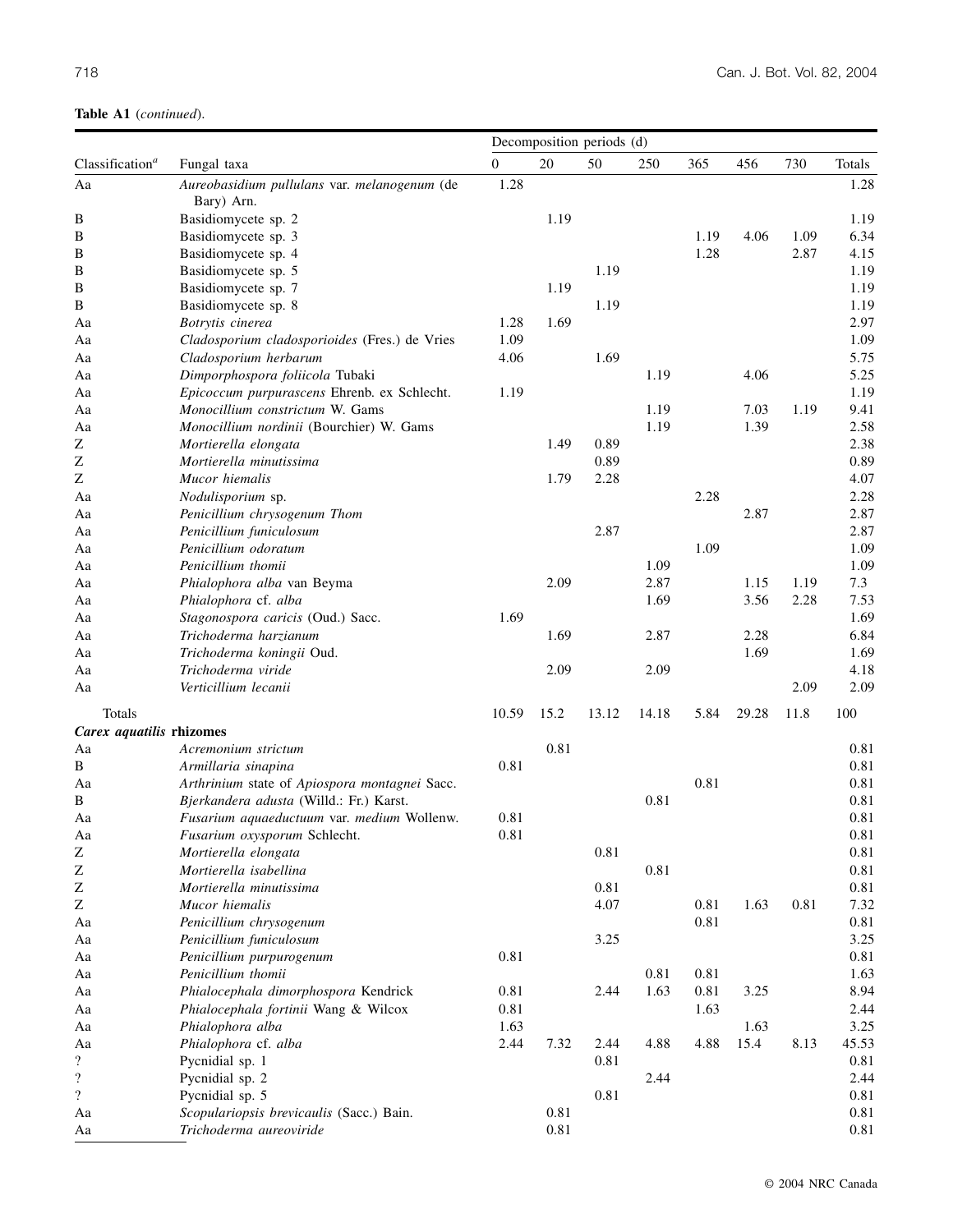|                             |                                                               | Decomposition periods (d) |       |       |       |       |       |       |        |
|-----------------------------|---------------------------------------------------------------|---------------------------|-------|-------|-------|-------|-------|-------|--------|
| Classification <sup>a</sup> | Fungal taxa                                                   | $\overline{0}$            | 20    | 50    | 250   | 365   | 456   | 730   | Totals |
| Aa                          | Trichoderma harzianum                                         |                           |       |       |       |       |       | 0.81  | 0.81   |
| Aa                          | Trichoderma koningii                                          |                           | 2.44  |       |       |       | 1.63  |       | 4.07   |
| Aa                          | Trichoderma piluliferum Webster & Rifai                       |                           |       |       |       |       |       | 0.81  | 0.81   |
| Aa                          | Trichoderma polysporum                                        |                           | 2.44  |       |       | 0.81  |       |       | 3.25   |
| Aa                          | Trichoderma pseudokoningii Rifai                              |                           |       |       |       |       |       | 1.63  | 1.63   |
| Aa                          | Trichoderma viride                                            |                           |       |       |       |       |       | 1.63  | 1.63   |
| Aa                          | Verticillium lecanii                                          |                           |       | 0.81  |       |       |       |       | 0.81   |
| Totals                      |                                                               | 8.94                      | 14.63 | 16.26 | 11.38 | 11.38 | 23.58 | 13.82 | 100    |
| Salix planifolia leaves     |                                                               |                           |       |       |       |       |       |       |        |
| Aa                          | Acremonium state of Nectria rishbethii                        | 1.06                      |       |       |       |       |       |       | 1.06   |
| Aa                          | Alternaria alternata (Fr.) Keissler                           | 3.28                      | 1.61  | 1.61  |       |       |       |       | 6.5    |
| B                           | Armillaria sinapina                                           |                           |       |       |       |       | 1.06  | 2.17  | 3.23   |
| Aa                          | Arthrinium state of Apiospora montagnei                       |                           | 1.61  | 1.06  |       |       |       |       | 2.67   |
| Aa                          | Aureobasidium pullulans var. melanogenum                      | 2.17                      |       |       |       |       |       |       | 2.17   |
| Aa                          | Aureobasidium pullulans var. pullulans (de Bary)              | 1.06                      |       |       |       |       |       |       | 1.06   |
|                             | Arn.                                                          |                           |       |       |       |       |       |       |        |
| B                           | Basidiomycetes sp. 4                                          |                           |       |       |       | 1.61  |       |       | 1.61   |
| $\, {\bf B}$                | Basidiomycetes sp. 6                                          |                           |       |       | 1.06  |       |       |       | 1.06   |
| Aa                          | Botrytis cinerea                                              | 1.06                      | 1.61  | 1.06  |       |       |       |       | 3.73   |
| Aa                          | Cladosporium cladosporioides                                  | 1.61                      | 1.06  |       |       |       |       |       | 2.67   |
| Aa                          | Cladosporium herbarum                                         | 3.28                      | 1.61  | 2.17  | 3.28  |       |       |       | 10.34  |
| Aa                          | Dimorphospora foliicola                                       |                           |       |       |       | 2.17  | 3.84  | 1.06  | 7.07   |
| Aa                          | Fusarium chlamydosporum Wollenw. & Reink.                     |                           | 1.06  |       |       |       |       |       | 1.06   |
| Ζ                           | Mortierella elongata                                          |                           |       |       |       |       | 2.17  |       | 2.17   |
| Z                           | Mortierella isabellina                                        |                           |       | 1.06  |       |       |       |       | 1.06   |
| Z                           | Mucor hiemalis                                                | 1.61                      | 1.61  | 1.06  | 3.28  |       | 1.06  | 1.61  | 10.23  |
| Aa                          | Nodulisporium sp.                                             |                           |       |       |       | 1.61  |       |       | 1.61   |
| Aa                          | Penicillium funiculosum                                       |                           |       | 1.61  |       |       |       |       | 1.61   |
| Aa                          | Phialocephala dimorphospora                                   |                           |       |       | 1.06  |       |       |       | 1.06   |
| Aa                          | Phialophora alba                                              | 1.06                      |       |       | 1.61  | 1.06  | 1.61  | 3.28  | 8.62   |
| Aa                          | Phialophora cf. alba                                          |                           |       |       |       | 1.61  |       | 1.61  | 3.22   |
| Aa                          | Polyscytalum cf. hareae                                       |                           | 1.06  | 1.61  | 1.06  |       |       |       | 3.73   |
| Aa                          | Scopulariopsis brevicaulis                                    |                           | 1.06  |       |       |       |       |       | 1.06   |
| At                          | Sordaria fimicola (Rob.) Ces. & de Not.                       |                           |       |       | 1.06  |       |       |       | 1.06   |
| Aa                          | Stagonospora sp.                                              | 1.06                      |       |       |       |       |       |       | 1.06   |
| Aa                          | Trichoderma aureoviride                                       |                           |       |       | 1.67  |       |       |       | 1.67   |
| Aa                          | Trichoderma harzianum                                         |                           | 0.56  |       | 1.61  | 1.61  | 1.67  | 1.61  | 7.06   |
| Aa                          | Trichoderma koningii                                          |                           |       |       |       |       | 0.56  |       | 0.56   |
| Aa                          | Trichoderma piluliferum                                       |                           |       |       |       | 1.06  |       | 1.11  | 2.17   |
| Aa                          | Trichoderma pseudokoningii                                    |                           |       |       | 0.58  |       |       | 0.56  | 1.14   |
| Aa                          | Trichoderma viride                                            |                           | 1.67  |       | 1.11  | 0.56  | 1.67  | 0.56  | 5.57   |
| Aa                          | <b>Ulocladium</b> botrytis Preuss                             |                           |       |       |       | 0.56  |       |       | 0.56   |
| Aa                          | Verticillium balanoides (Drechsler) Dowsett, Reid<br>& Hopkin |                           |       |       | 0.56  |       |       |       | 0.56   |
| Totals                      |                                                               | 17.25                     | 14.52 | 11.24 | 17.94 | 11.84 | 13.64 | 13.57 | 100    |
| Salix planifolia roots      |                                                               |                           |       |       |       |       |       |       |        |
| Aa                          | Acremonium strictum                                           | 0.71                      |       |       |       |       |       |       | 0.71   |
| Aa                          | Cladosporium herbarum                                         |                           | 0.71  | 0.71  |       |       |       |       | 1.43   |
| Aa                          | Fusarium chlamydosporum                                       |                           |       | 1.43  |       |       |       |       | 1.43   |
| Aa                          | Fusarium sporotrichioides Sherb.                              |                           |       | 1.43  |       |       |       |       | 1.43   |
| Aa                          | Monocillium constrictum                                       |                           |       |       | 2.14  |       |       |       | 2.14   |
| Aa                          | Monocillium nordinii                                          | 0.71                      |       |       | 0.71  |       |       |       | 1.43   |
| Ζ                           | Mortierella alpina                                            |                           |       |       |       |       | 0.71  |       | 0.71   |
| Ζ                           | Mortierella elongata                                          |                           |       | 0.71  |       |       |       |       | 0.71   |
| Z                           | Mortierella ericetorum                                        | 1.43                      |       |       |       |       |       |       | 1.43   |
|                             |                                                               |                           |       |       |       |       |       |       |        |